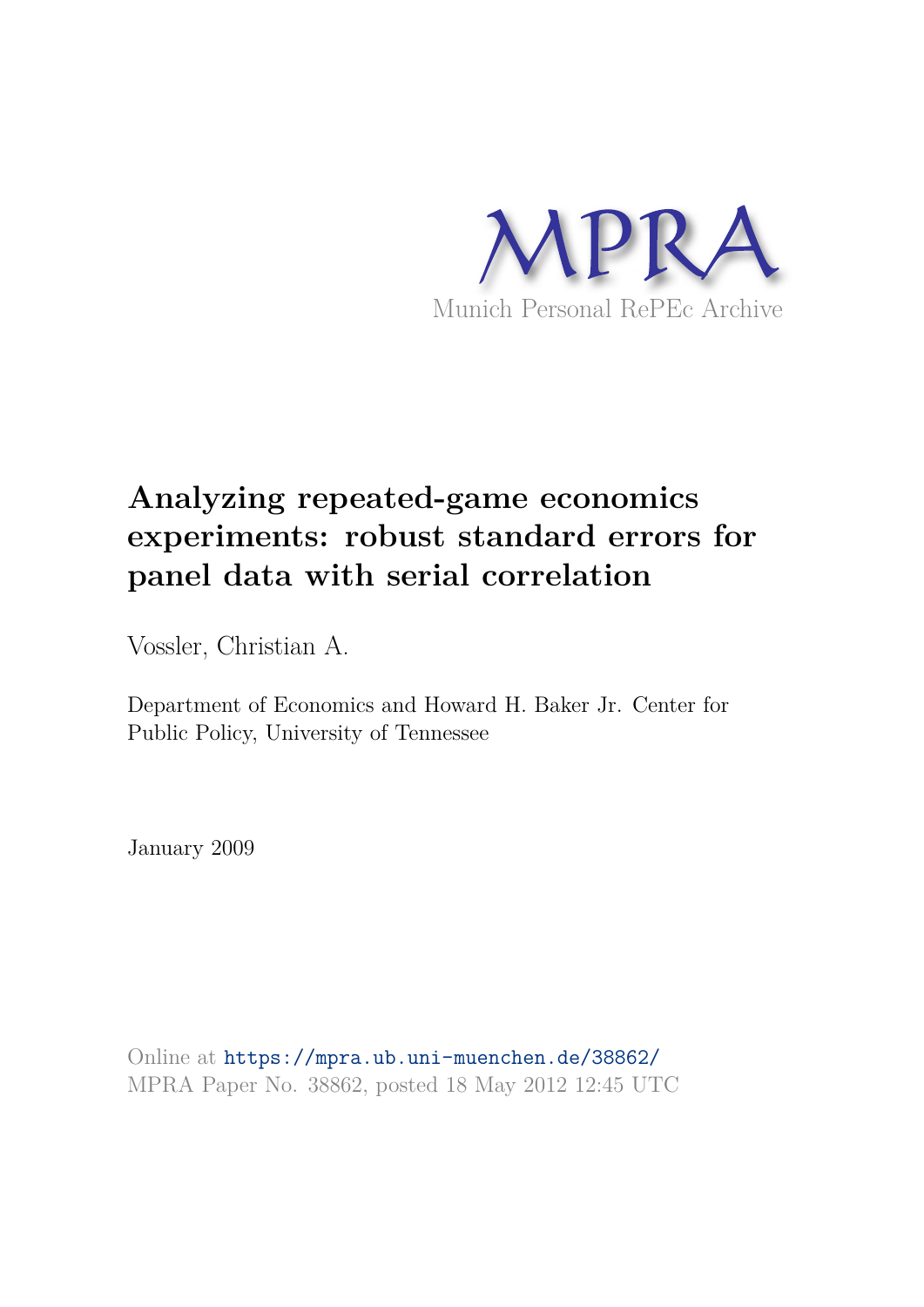# **Analyzing Repeated-Game Economics Experiments: Robust Standard Errors for Panel Data with Serial Correlation**

Christian A. Vossler

# **1. Introduction**

Many laboratory and field experiments in economics involve participants or groups of participants making a sequence of related decisions, usually with feedback, over many choice periods. For instance, this is typical of experimental work on auctions, bargaining, the private provision of public goods, tax compliance, and pollution control instruments. Through repeatedgame play, researchers allow for developments such as learning, strategy refinement, establishment of equilibria, and observances of how decisions or outcomes change in response to experimental design variations. The widespread availability and improving functionality of computer software has made it increasingly common for experiments to be reasonably complex and involve many choice periods.

Experimentalists traditionally have relied on fairly simple and computationally transparent parametric and nonparametric hypothesis tests to evaluate hypotheses (e.g. paired *t*test, Wilcoxon test), such as those discussed in Davis and Holt (1993). It remains a somewhat common practice to address the time-series dimension superficially by using as the unit of observation the mean outcome across all periods for an individual or group. Time trends may be artificially accounted for by using the average outcome from the last decision period, last few periods, or by separately testing different period groupings. Such analyses rely on the variation in means across individuals or groups and insufficiently accounts for the variation in outcomes across decision periods. These approaches are particularly troublesome for experimental designs that expose the participant to multiple parameter changes.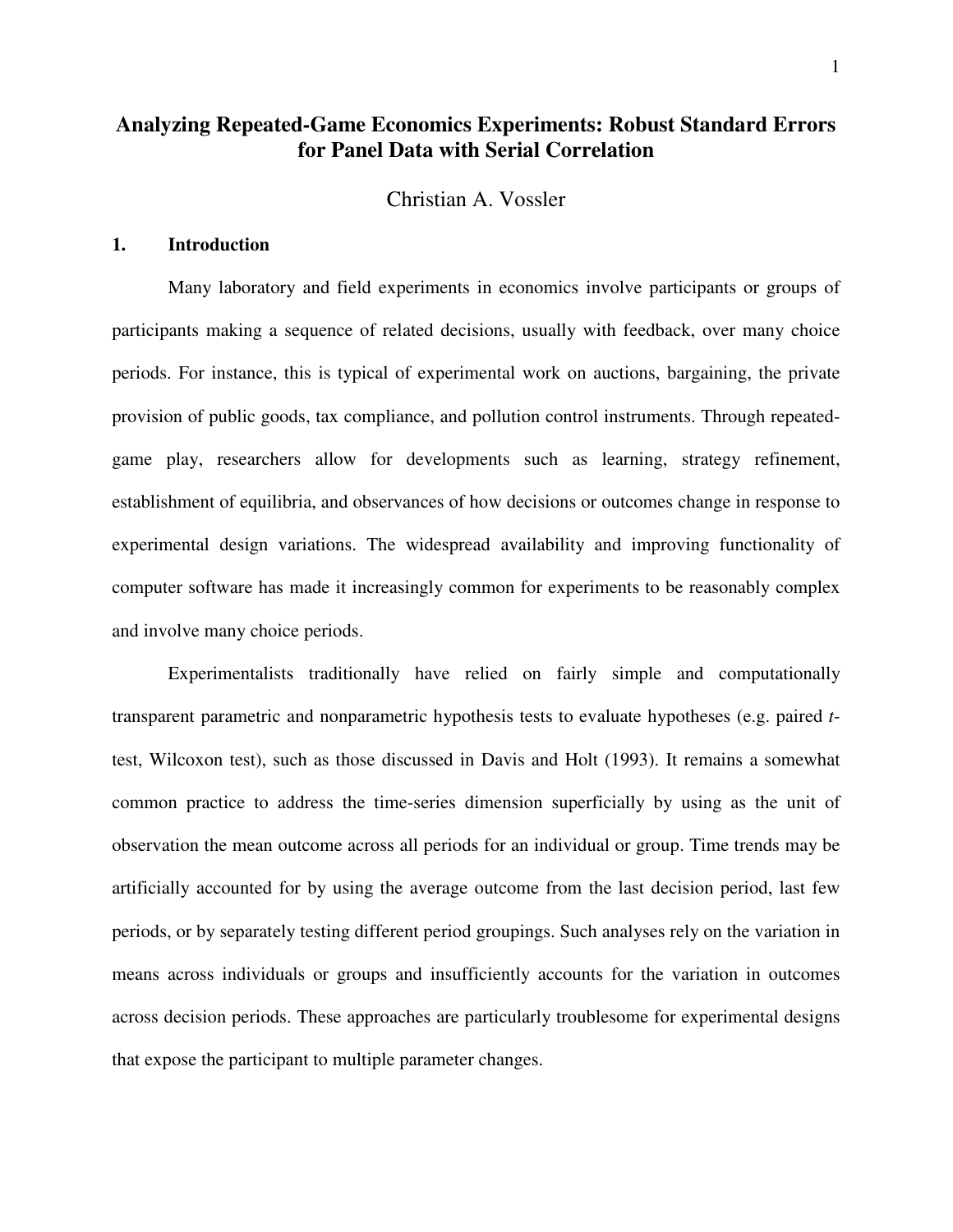Particularly in the last several years, experimentalists have relied more on available estimation methods for panel data.<sup>[1](#page-27-0)</sup> These methods include standard random effects (or closely related mixed effects) and fixed effects models, as well as the use of common estimators for cross-section data (e.g. OLS) in tandem with "robust" covariance matrix estimators such as White's (1980) heteroskedasticity-consistent estimator and Beck and Katz's (1995) "panelcorrected standard errors". While these approaches allow analysis of the full data set while accounting for important forms of heterogeneity, they may inadequately address inference issues related to serial correlation. In some instances where serial correlation has been explicitly addressed in experimental analyses, convenient parametric modeling approaches have been employed, such as the inclusion of a lagged dependent variable as an additional covariate or assuming model errors follow an AR(1) process (see, for example, Ashley, Ball, and Eckel 2003; Rassenti, Smith, and Wilson 2003). Alternatively, some recent studies use OLS in tandem with the "cluster-robust" covariance estimator, which – as I discuss in further detail in this study – can lead to valid inferences when within-unit serial correlation is unspecified in the regression model. Surprisingly, many of these papers do not mention serial correlation (e.g. Ashraf, Bonet, and Piankov 2006; Shupp and Williams 2008; Baker, Walker and Williams 2009), and thus the theoretical and empirical properties of this approach may be poorly understood by some.<sup>[2](#page-27-1)</sup>

Serial correlation is, or at least should be, an important consideration for repeated-game experiments, especially when the number of decision periods is large or when the cross-section and time dimensions are of similar magnitude.<sup>[3](#page-27-2)</sup> When serial correlation is left unspecified, the standard errors of common estimators (and sometimes the estimators themselves), and hypothesis tests based on them, are biased. Within a linear regression framework, unlike the case for heteroskedasticity, a consensus has not been reached regarding a covariance estimator for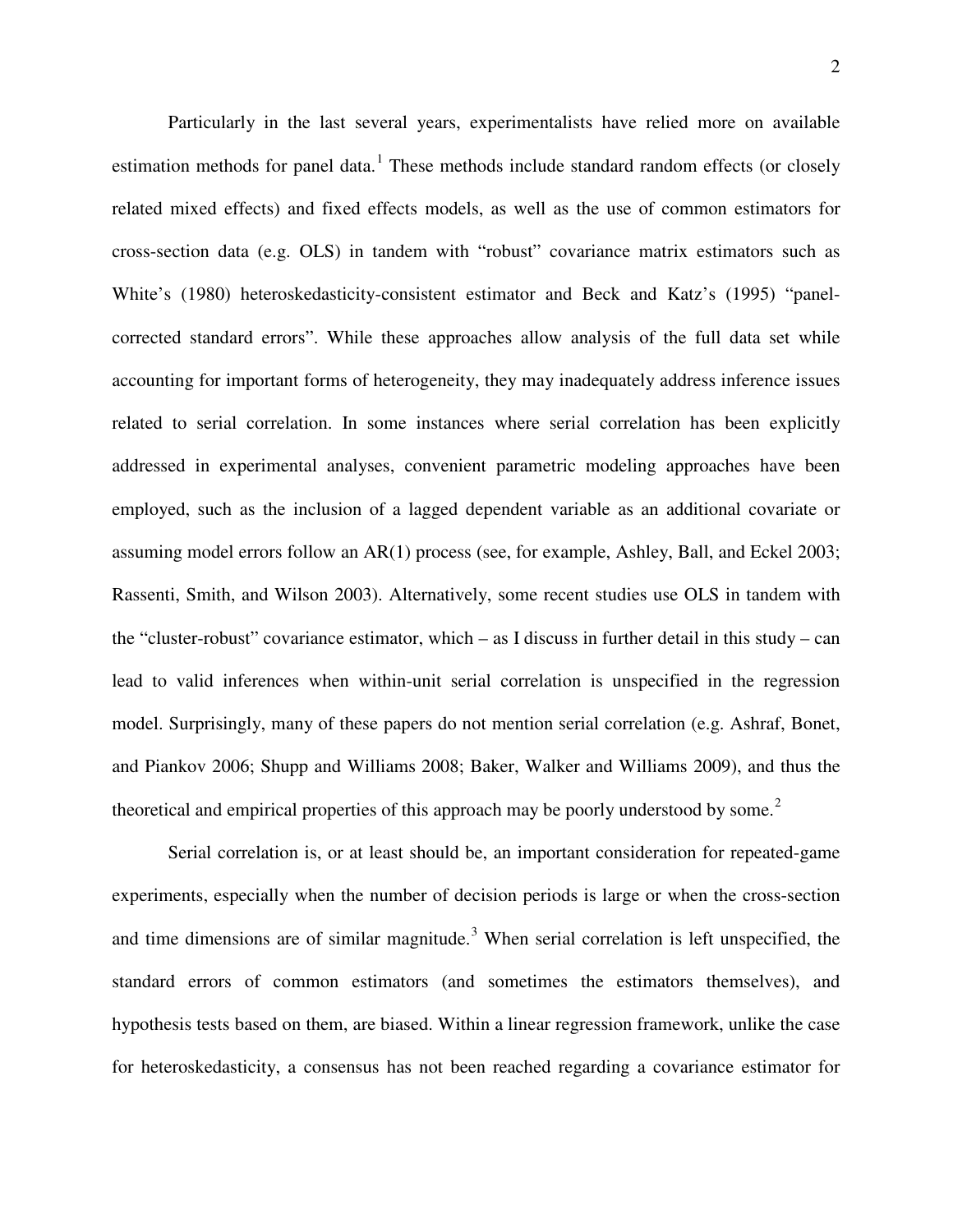panel data that is robust to serial correlation of unknown form. This is unfortunate for experimentalists, and indeed many applied researchers who are largely interested in testing hypotheses rather than deciphering the particular structure of the error correlation.

This study endeavors to provide some guidance to those who analyze data from repeatedgame experiments. In particular, I propose the use of heteroskedasticity-autocorrelation consistent (HAC) covariance estimators for panel data, which allows researchers to conduct hypothesis tests without having to place structure on the heteroskedasticity and/or serial correlation likely present in econometric models. Through Monte Carlo experiments I explore the properties of three panel HAC covariance estimators within a linear regression framework, including a new HAC covariance estimator proposed in this study, for a range of cross-section  $(n)$  and time  $(T)$  dimensions relevant for economics experiments. The new estimator, a randomeffects HAC covariance estimator (hereafter, RE-HAC), is a panel version of the Newey and West (1987) covariance estimator that allows for a unit-specific random effect. The other two HAC covariance estimators investigated, the cluster-robust covariance estimator of Arellano (1987) (hereafter, A-HAC) and the standard panel version of the Newey-West (1987) estimator (hereafter, NW-HAC), are currently available through canned routines in popular econometrics software packages. Overall, the results of the Monte Carlo simulations provide strong support for adding panel HAC covariance estimators to the toolbox of experimentalists.

Most of the previous work on HAC estimation is in the context of time-series data. Although HAC covariance estimators are consistent under reasonable assumptions for  $T \rightarrow \infty$ (see Newey and West 1987), results from Monte Carlo experiments suggest that the finite sample properties of HAC covariance estimators can be quite poor. In particular, even with large sample sizes, HAC standard errors tend to be too small in the presence of complicated heteroskedasticity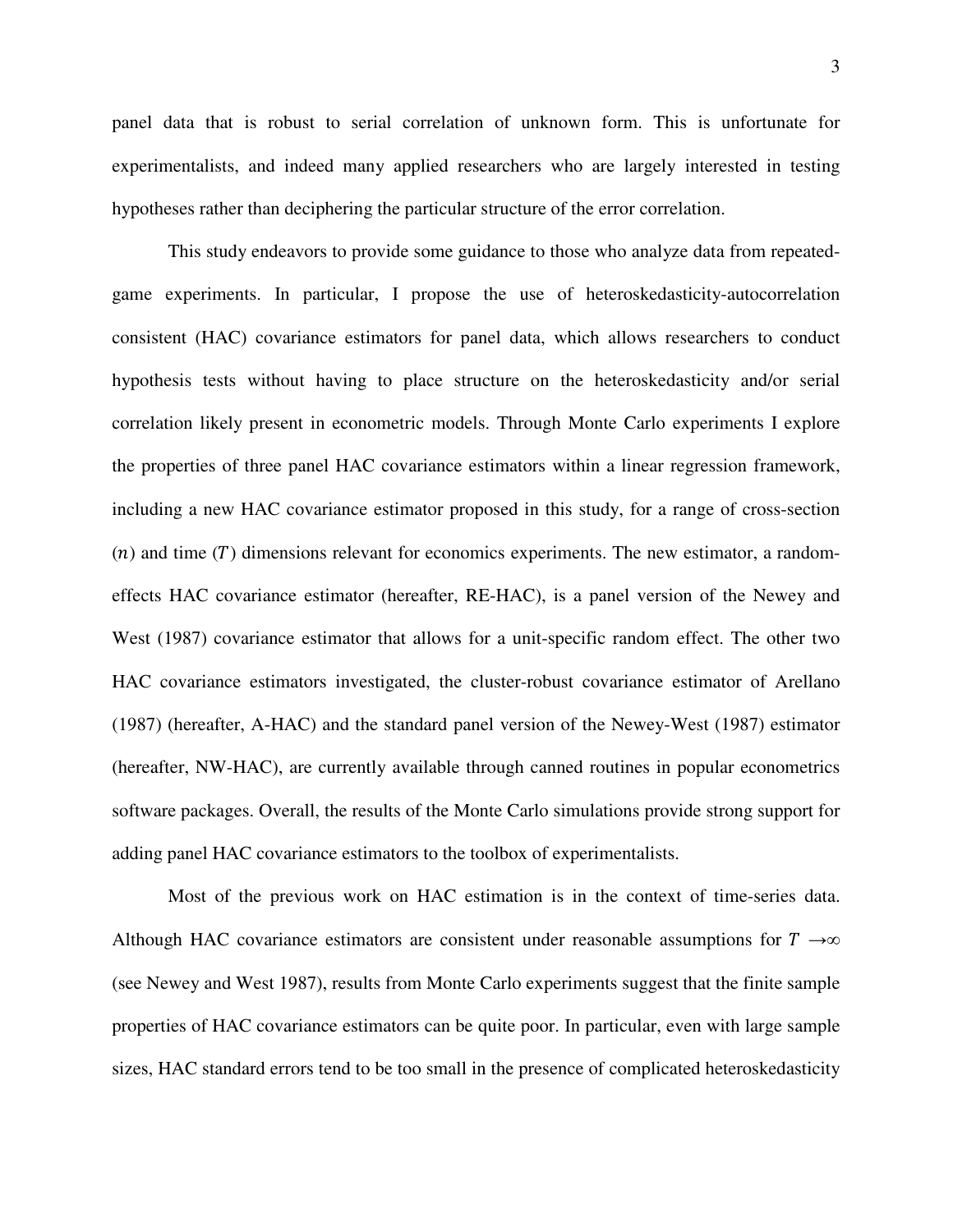and serial correlation patterns or when the degree of serial correlation is high, leading to gross over-rejection under the null hypothesis (Andrews 1991; Andrews and Monahan 1992; Newey and West 1994; den Haan and Levin 1997; Cushing and McGarvey 1999). Further, unlike the straightforward heteroskedasticity-consistent covariance estimators, at least in the time-series realm, the analyst must choose a kernel (a rule for weighting sample autocovariances) and a bandwidth (the number of autocovariances included). It is also common to use a prewhitening filter, and finite sample performance of HAC covariance estimators can depend greatly on all three choices.<sup>[4](#page-28-0)</sup>

The infrequent use of HAC covariance estimators in the time-series literature is likely a result of unsupportive Monte Carlo evidence. This begs the question: why should we consider using HAC standard errors in a panel data context, in particular for experiment data? There are at least three reasons. First, construction of the panel HAC covariance matrix involves the averaging of autocovariances across cross-section units, and this averaging is likely to lessen the finite sampling variability introduced by the particular kernel and bandwidth chosen by the analyst (see den Hann and Levin 1997; Keifer and Vogelsang 2002, 2005). Thus, for a small or modest  $n$ , the performance of the HAC covariance estimator is likely to be reasonably insensitive to choice of kernel and bandwidth. Arellano (1987), based on White (1984), proves the  $n \rightarrow \infty$ consistency of the A-HAC covariance estimator, which includes all autocovariances and for which all autocovariances are given full weight. In other words, for a large enough cross-section, the analyst is at least theoretically justified setting the bandwidth equal to  $T$  and foregoing the use of a kernel to weight autocovariances.

The theoretical results of Newey and West (1987) and Arellano (1987) together suggest a second reason to explore HAC covariance estimators in a panel context, namely, that it is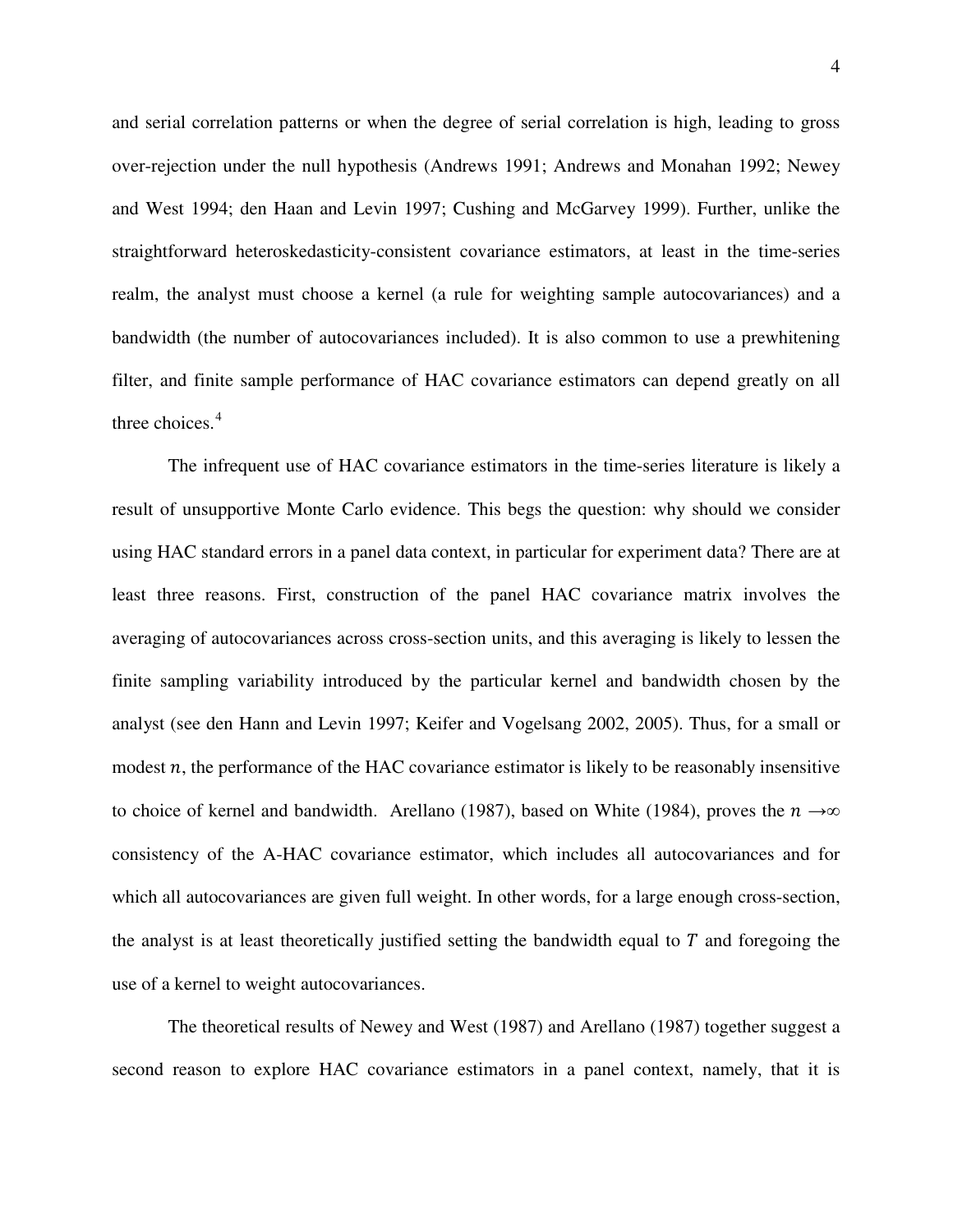possible to achieve consistent covariance estimation with either large  $n$  or  $T$  (or both). This suggests that HAC covariance estimators may perform well for data sets with a large crosssection dimension and/or a large time-series dimension. Third, the performance of HAC covariance estimators generally deteriorates when the explanatory variables are themselves serially correlated, and the correlation differs across variables (den Haan and Levin 1997). However, explanatory variables in a regression model for experiment data are typically treatment indicator variables, design-specific variables exogenously determined by the experimentalist, and (time-invariant) participant characteristics.

Similar to the time-series literature, much of what we know about panel HAC covariance estimators is based on Monte Carlo experiments, although there have been few such studies. Bertrand, Duflo, and Mullainathan (2004) and Kezdi (2004) investigate the A-HAC covariance estimator within fixed effect frameworks. Similar to these studies, I find that test statistics based on A-HAC have the correct size for panels with a moderate cross-section dimension (e.g.  $n =$ 50), but with smaller cross-section dimensions (e.g.  $n = 10$ ) standard errors are biased downward. Driscoll and Kraay (1998) propose a panel HAC covariance estimator that is also robust to spatial correlation, and provide Monte Carlo evidence that their estimator performs better than OLS and seemingly unrelated regression (SUR) when there is spatial correlation. Their estimator is similar to the NW-HAC estimator explored in this study, with the important exception that it is constructed from cross-sectional averages of the autocovariances. This estimator requires that parameters not vary across cross-section units, and unfortunately, this restriction is likely to be violated in the analysis of experiment data (e.g. it would preclude estimation of treatment effects).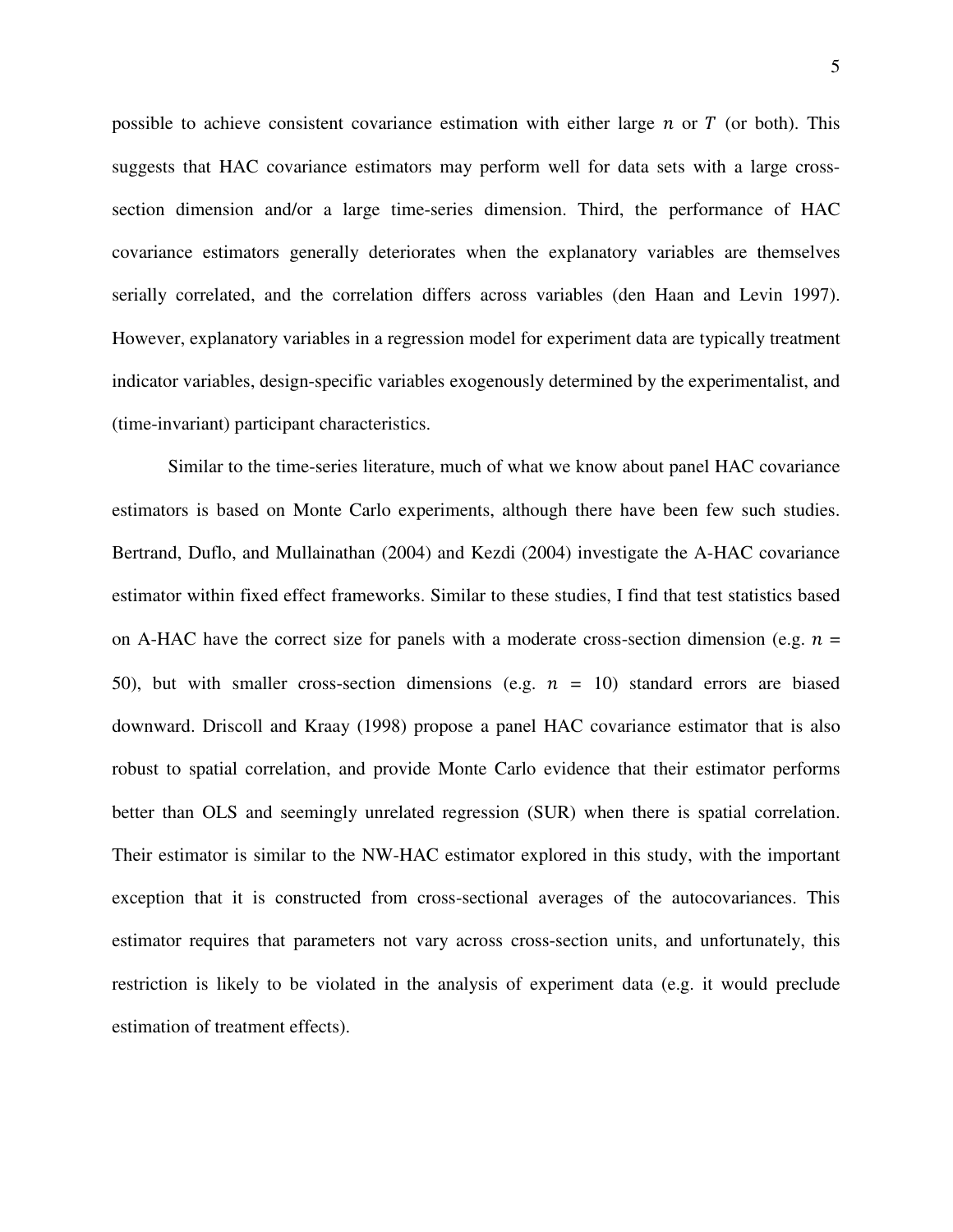This study contains further explorations of panel HAC covariance estimators, with a focus on data generating processes (DGPs) and panel dimensions relevant for experimental economics applications. NW-HAC and the proposed RE-HAC estimator have not been previously explored with Monte Carlo methods. In contrast to the existing simulation work on A-HAC in the context of fixed-effects models, I consider estimation in the presence of unobserved heterogeneity in the form of a unit-specific random effect. This is particularly relevant to experimentalists since: (1) unobserved individual or group-specific heterogeneity is unlikely to be correlated with included model covariates; and (2) we are commonly interested in estimating coefficients on time-invariant variables, such as treatment indicator variables and subjectspecific characteristics. The simulations further consider serial correlation processes.

The next section presents an overview of HAC covariance estimation in a time-series setting. This background material is useful as two of the HAC covariance estimators are panel extensions of time-series HAC covariance estimators. Section 3 provides some details of the three HAC covariance estimators in the context of panel data. Sections 4 and 5 present Monte Carlo simulation results designed to assess the accuracy of HAC-based hypothesis tests. Section 6 provides some recommendations.

#### **2. HAC Covariance Matrix Estimators for Time-Series Data**

This section overviews HAC covariance estimation within the context of analyzing a single time series. Capitalizing on the nice robustness properties of OLS, and beginning with the seminal work of White (1980), researchers in economics and elsewhere have made valid inferences in the presence of unknown heteroskedasticity by estimating coefficients using OLS and using White's heteroskedasticity-consistent covariance estimator in place of the usual OLS covariance matrix. Newey and West (1987) extended consistent covariance estimation by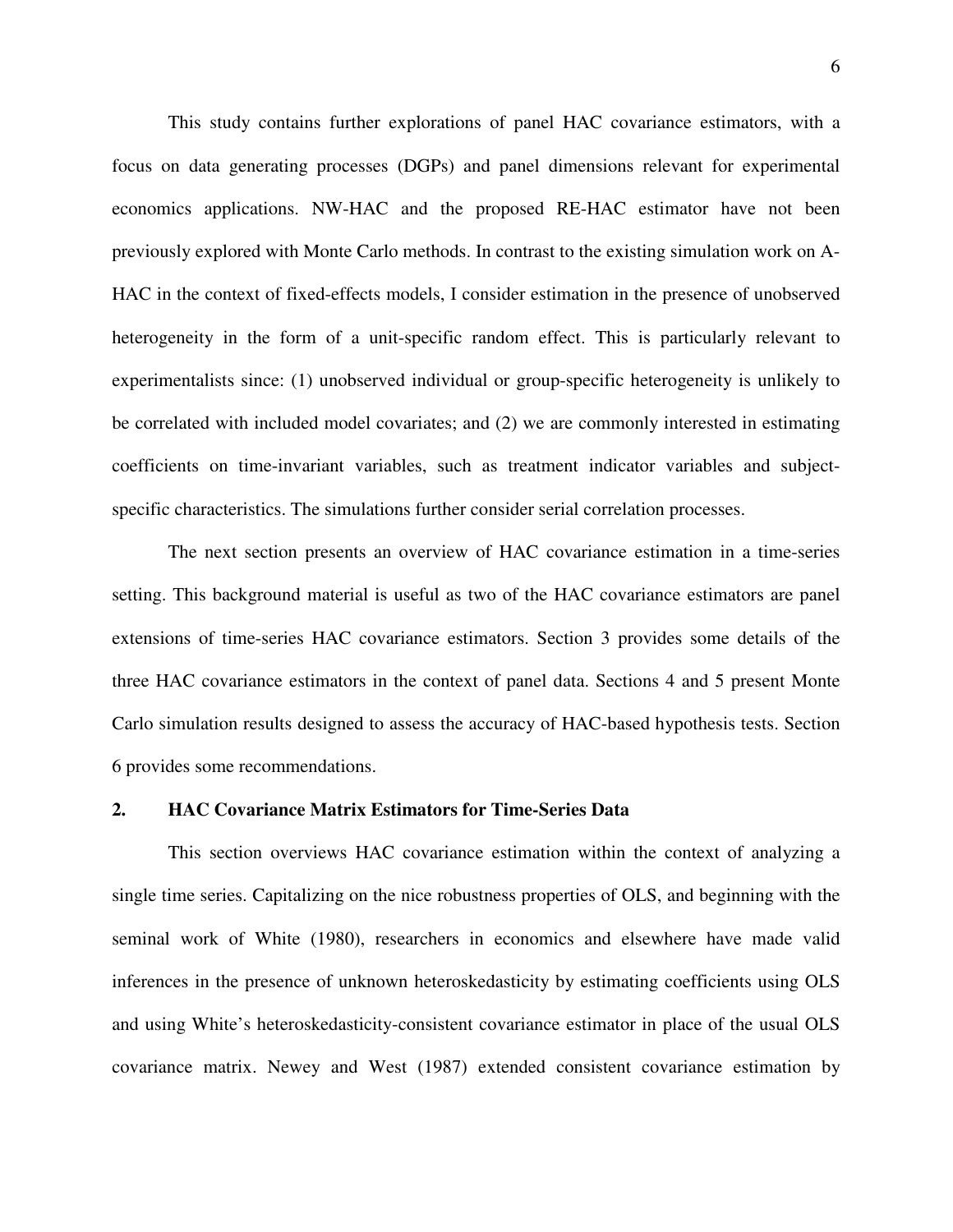developing an estimator that is robust to both heteroskedasticity and serial correlation. While the motivation behind the White and Newey-West estimators is the same – to construct a consistent covariance matrix for least squares parameters – controlling for temporal dependence of unknown form is a demanding task.

Consider the least squares regression model:

$$
y_t = \mathbf{x}_t' \boldsymbol{\beta} + \varepsilon_t, \tag{1}
$$

where  $\beta$  and  $x_t$  are  $k \times 1$  vectors of estimable parameters and covariates, respectively;  $\varepsilon_t$  is a mean zero error term (scalar) that is possibly serially correlated and conditionally heteroskedastic, with  $E[\varepsilon_t | \mathbf{x}_t] = 0$ . With serially correlated and heteroskedastic errors, the asymptotic covariance of the ordinary least squares estimator of  $\beta$  is:

Asy. Var [**b**] = 
$$
(\mathbf{X}'\mathbf{X})^{-1}\left\{\sum_{t=1}^{T} \sum_{j=1}^{T} E\left[\mathbf{x}_t \varepsilon_t \varepsilon_j \mathbf{x}'_j\right]\right\} (\mathbf{X}'\mathbf{X})^{-1},
$$
 [2]

where **X** is the full  $T \times k$  matrix of covariates. The difficulty lies in suitably estimating the autocovariance matrix, the middle term in equation [2], using the least squares residuals  $(e_t)$  as point-wise realizations of the true population disturbances. Newey and West (1987) show that a positive semi-definite, consistent covariance estimator can be constructed by appropriately weighting the sample autocovariances,  $\mathbf{x}_t e_t = \mathbf{x}_t (y_t - \mathbf{x}'_t \mathbf{b})$ , in such a way that the dependence between observations goes to zero as the distance between observations increases. They suggest using a kernel spectral density estimator evaluated at frequency zero, which requires choosing a kernel function and a bandwidth parameter.

For a given dataset, one can arguably choose among many such kernel/bandwidth pairs to construct a consistent covariance estimator. Since the estimated covariance matrix approaches a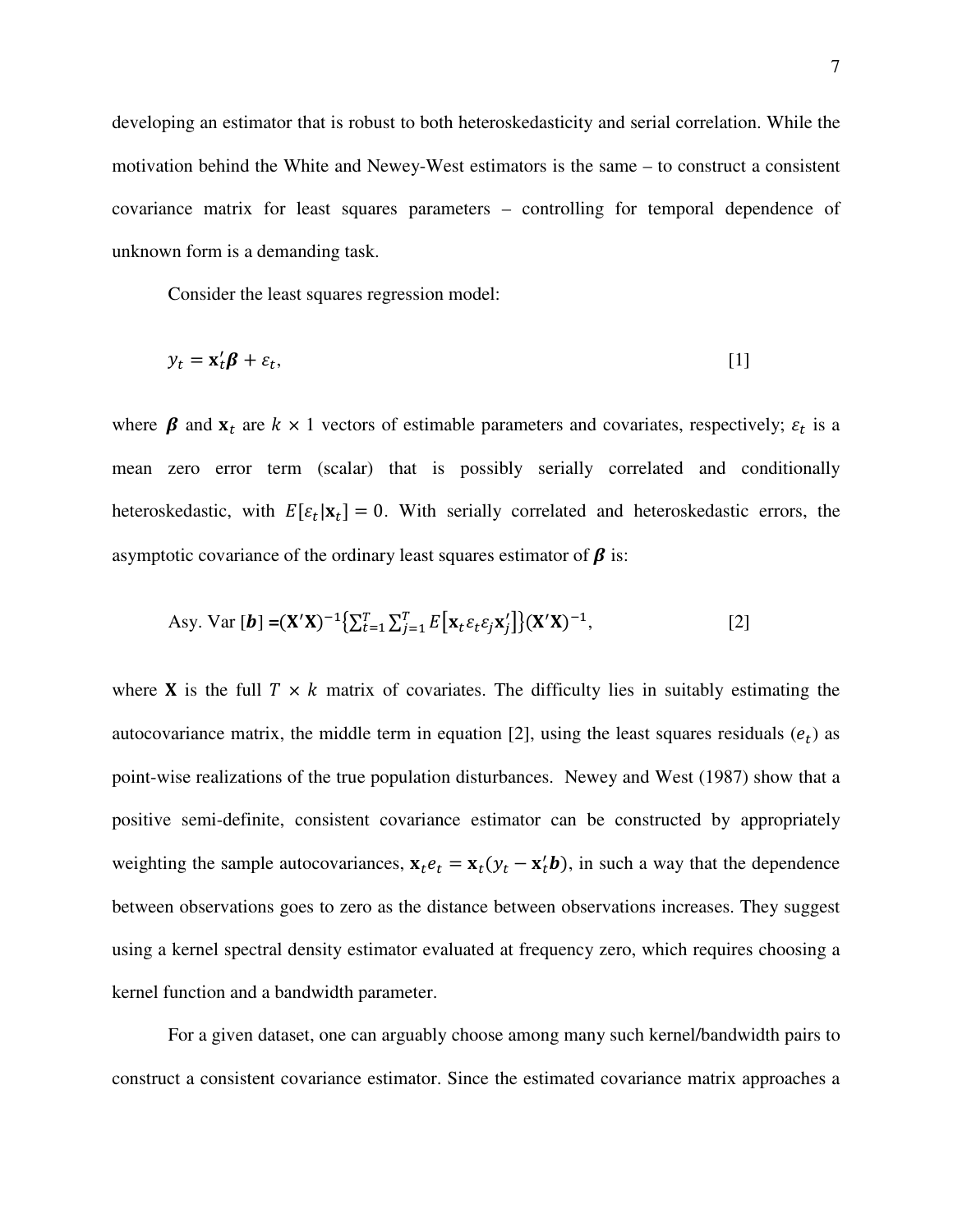constant value as  $T$  tends towards infinity, HAC-based test statistics typically have a normal (single linear hypotheses) or chi-squared (multiple linear hypotheses) limiting distribution. However, in finite samples, the choice of kernel and bandwidth can severely distort test statistics based on these distributions. That is to say, the choice of kernel and bandwidth introduces finite sampling bias, the extent to which depends on sample size and the underlying DGP. For this reason, Andrews (1991), Newey and West (1994), and others, have developed data-dependent bandwidth selection procedures (taking the kernel as given) under the premise of minimizing the mean-squared error of the HAC covariance matrix. While these selection procedures provide guidance for the analyst and generally perform better than HAC covariance estimators using an arbitrary choice for bandwidth and kernel, Monte Carlo experiments suggest that these datadependent HAC covariance estimators do not fully resolve the tendency for HAC covariance estimators to over-reject the null hypothesis when it is true (Andrews 1991; Andrews and Monahan 1992; Newey and West 1994; den Haan and Levin 1997; Cushing and McGarvey 1999).

To increase the performance of HAC covariance estimators, Andrews and Monahan (1992) suggest prewhitening the sample autocovariances using a first-order vectorautoregression  $[VAR(1)]$  filter. The  $VAR(1)$  filter estimates the value of an autoregressive root based on the first-order autocovariance. After filtering this autoregressive root, the autocovariances of the prewhitened residuals may decline more rapidly toward zero, thereby reducing the bias of the kernel-based estimator (Haan and Levin 1997). Andrews and Monahan (1992) show that prewhitening can provide benefits even when the true DGP is not a low-order VAR process. A fairly standard practice involves constructing a HAC covariance estimator by using a prewhitening filter, choosing a kernel, and selecting a bandwidth based on one of the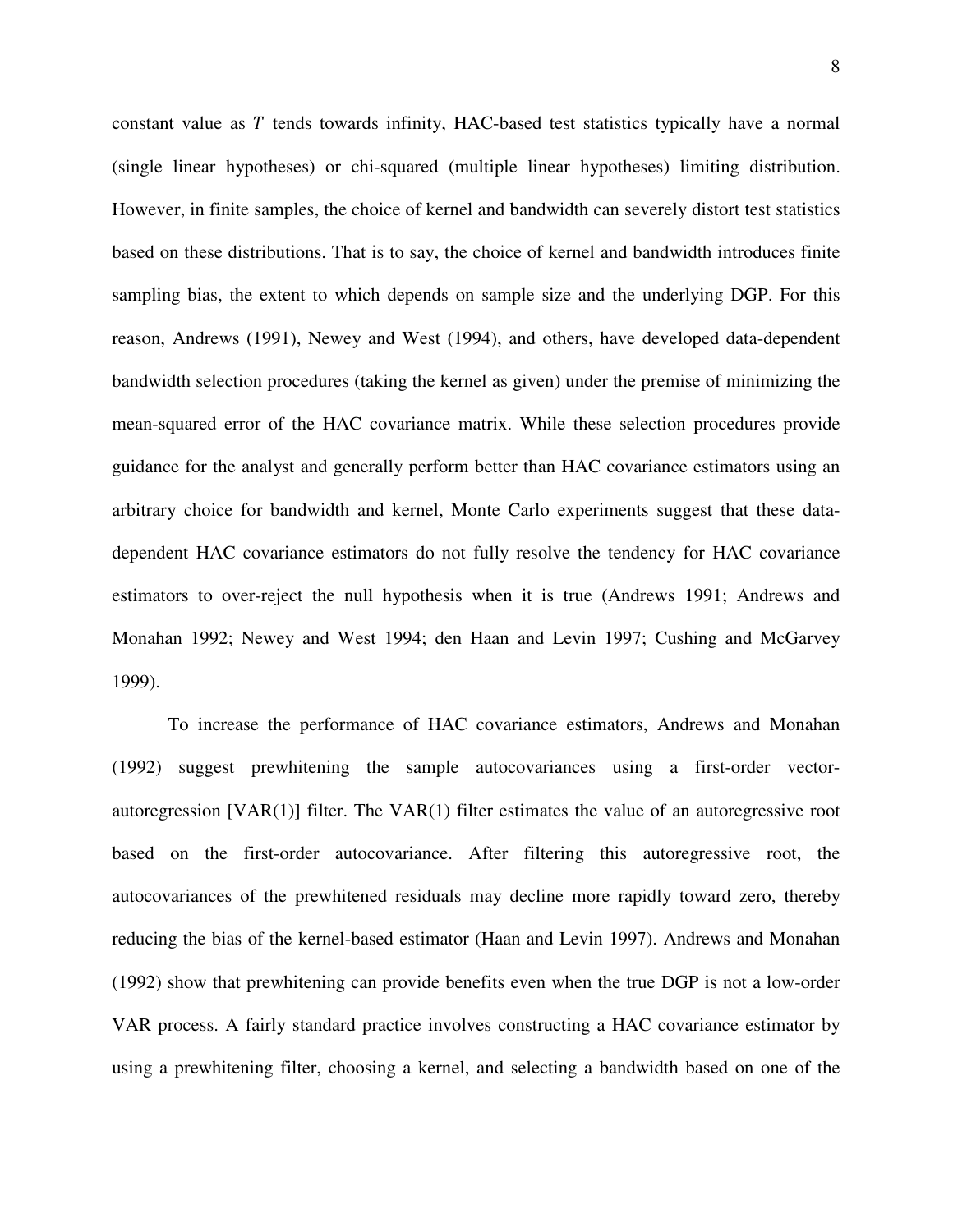data-dependent selection methods. Alternative approaches include parametric spectral density estimators (see den Haan and Levin 1997) and using the limiting distributions derived by Keifer and Vogelsang (2005) for HAC-based test statistics, which serve as better finite sampling distributions for HAC tests than do the normal or chi-squared distributions.

## **3. HAC Covariance Estimators for Panel Data**

HAC covariance estimation with panel data is not new. In fact, recent versions of the statistical software packages Limdep and Stata include procedures for estimating two panel HAC covariance estimators. The first is a panel extension of the Newey-West estimator (NW-HAC).<sup>[5](#page-28-1)</sup> The second is the cluster-robust estimator  $(A-HAC)$ .<sup>[6](#page-28-2)</sup>

Consider the following panel model specification

$$
y_{it} = \mathbf{x}'_{it} \boldsymbol{\beta} + u_i + \varepsilon_{it},
$$
\n<sup>(3)</sup>

where the data from the *n* cross-section units are stacked and  $u_i$  is a mean-zero, unobserved unitspecific effect. As before, the  $\varepsilon_{it}$  are possibly serially correlated and conditionally heteroskedastic disturbances. For convenience, and with a slight abuse of notation, the model in [3] can be written as

$$
\mathbf{y}_i = \mathbf{X}_i \boldsymbol{\beta} + \mathbf{i} u_i + \boldsymbol{\varepsilon}_i, \tag{4}
$$

where  $y_i$  and  $\varepsilon_i$  are  $T \times 1$  vectors specific to unit i,  $X_i$  is a  $T \times k$  matrix of covariates for unit i, i is a  $T \times 1$  column of 1s and  $u_i$  is defined as before. Assuming away the unit-specific effect for the moment, under the assumption that cross-section units are independent, the asymptotic covariance matrix for the OLS estimator is

Asy. Var [**b**] = 
$$
nT(\sum_{i=1}^{n} X'_{i} X_{i})^{-1} \{n^{-1} \sum_{i=1}^{n} V_{i}\} (\sum_{i=1}^{n} X'_{i} X)^{-1}.
$$
 [5]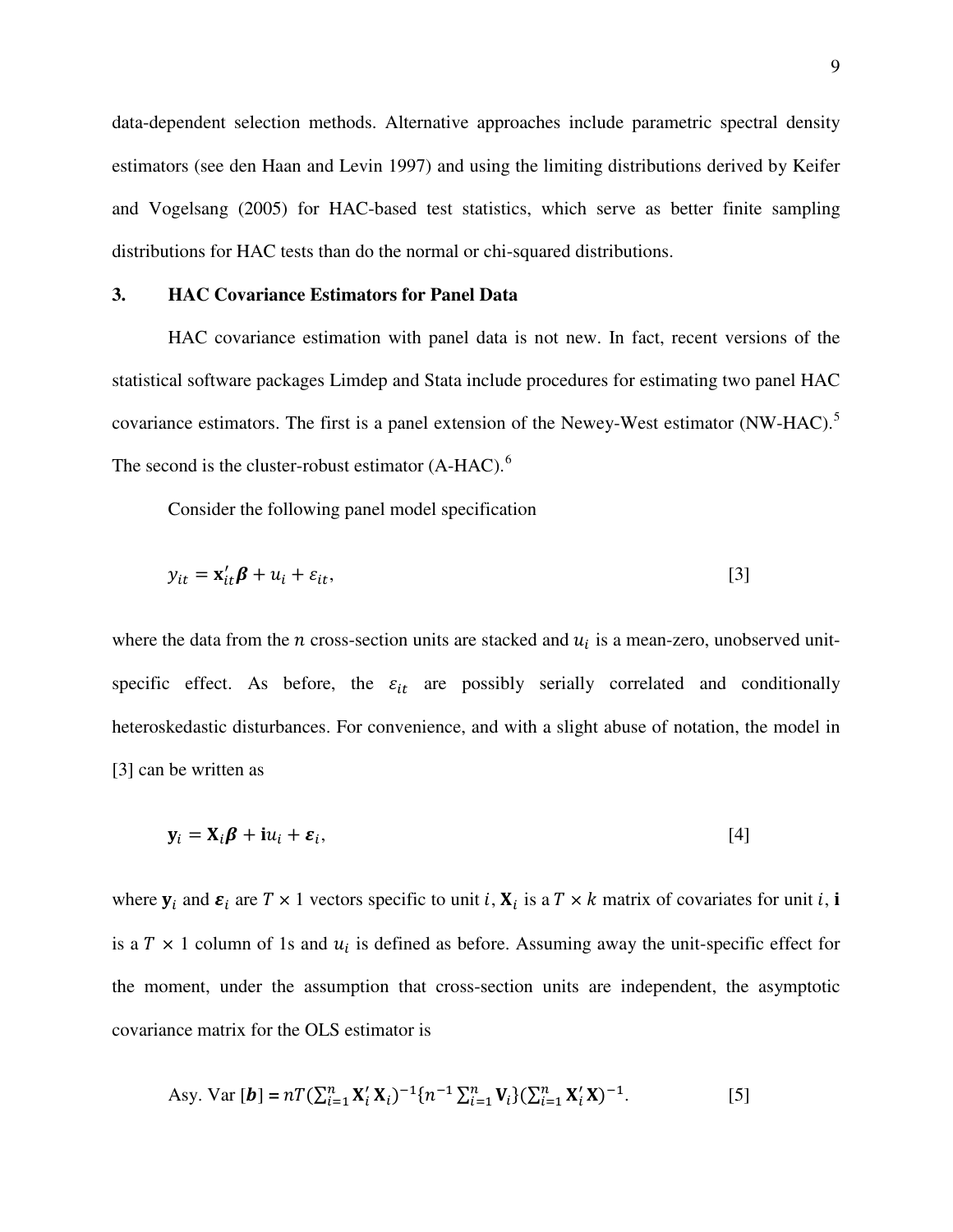HAC covariance estimators differ in how they estimate  $V_i = E[X'_i \varepsilon_i \varepsilon'_i X_i] = E[X'_i \Omega_i X_i]$ .<sup>[7](#page-28-3)</sup> A-HAC, in contrast to the HAC covariance estimators used for time-series data, uses all autocovariances (i.e. bandwidth equals  $T$ ) and no kernel function to weight them. In particular,

$$
\widehat{\mathbf{V}}_i^{A-HAC} = T^{-1} \mathbf{X}_i' \mathbf{e}_i \mathbf{e}_i' \mathbf{X}_i \tag{6}
$$

where the  $e_i$  are the OLS residuals. The resulting covariance estimator is consistent for large  $n$ and fixed  $T$ , but not for fixed  $n$  and large  $T$  (Arellano 2003). NW-HAC uses the Bartlett kernel, which is computationally simple

$$
w_{tj} = 1 - \frac{|t - j|}{m_i} \text{ for } |t - j| < m_i; \ w_{tj} = 0 \text{ for } |t - j| \ge m_i \tag{7}
$$

where  $m_i$  is the bandwidth parameter and  $w_{tj}$  is the weight given to the  $tj^{\text{th}}$  sample autocovariance. Let  $W = [w_{ti}]$  denote a  $T \times T$  matrix of Bartlett kernel weights. NW-HAC estimates  $V_i$  with

$$
\widehat{\mathbf{V}}_i^{NW-HAC} = T^{-1} \mathbf{X}_i' ((\mathbf{e}_i \mathbf{e}_i') \bullet \mathbf{W}) \mathbf{X}_i,
$$
\n<sup>(8)</sup>

where "•" denotes the Hadamard product operator. For the panel specification (equation [4]), if  $E[u_i|\mathbf{X}_i] \neq 0$ , in which case consistency of the OLS estimator for  $\beta$  generally requires the inclusion of unit-specific fixed effects in  $X$  (i.e. a fixed-effects model is estimated), A-HAC is consistent in  $n$  and NW-HAC is consistent in  $T$ .

Suppose that we seek an alternative to the fixed effects estimator, for instance in a case where we wish to estimate coefficients on time-invariant variables, such as subject characteristics or treatment indicators, and we are comfortable with the assumption of zero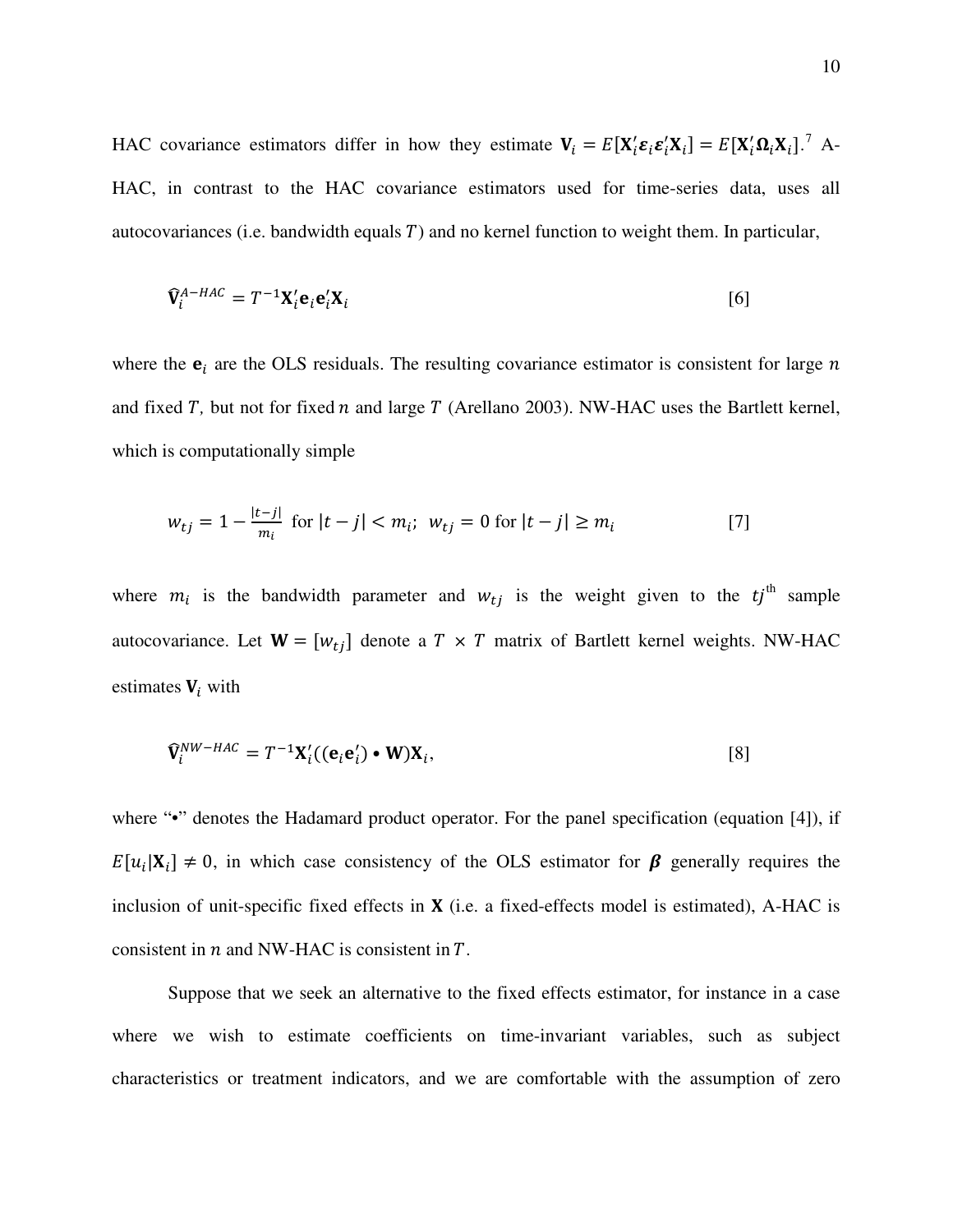correlation between  $u_i$  and included covariates. In this case, under standard assumptions we can instead consistently estimate  $\beta$  using OLS (without including the fixed-effects). A-HAC remains consistent in  $n$ , but NW-HAC is no longer consistent. The intuition behind the inconsistency of NW-HAC is reasonably straightforward. When there is an underlying random effects structure, the OLS residuals are pointwise estimates of  $iu_i + e_i$ , and the variance of the random effect,  $\sigma_u^2$ , appears (unweighted) in every element of  $\Omega_i$  (see Greene 2002, pp. 294). Thus, the Bartlett kernel (or any kernel) used for NW-HAC scales the off-diagonal terms of  $\Omega_i$  and thus underestimates them. In the case of no heteroskedasticity or serial correlation, for example, all  $\Omega_i$  off-diagonal elements simply equal  $\sigma_u^2$  but NW-HAC would instead use  $w_{tj}\sigma_u^2 < \sigma_u^2$ .

I propose an extension of NW-HAC, which I refer to as RE-HAC, which is consistent in  $T$  while allowing for a unit-specific random effect. To be clear, this is a covariance matrix for the OLS estimator,  $\bm{b}$ , and not for the random effects estimator. The extension involves simply incorporating the variance of the random effect,  $\sigma_u^2$ , into  $V_i$ . This requires estimates of the population disturbances  $\boldsymbol{\varepsilon}$  (to which the kernel should be applied) and an estimate of  $\sigma_u^2$  (which should appear in every element of  $\Omega_i$ ). The residuals from a fixed effects model are consistent estimates of  $\varepsilon$ . There are several available consistent estimators for  $\sigma_u^2$  as discussed in Greene (2002, p. 297-298).

Then, it can be shown that a consistent estimator for  $V_i$  under the assumption of random effects is

$$
\widehat{\mathbf{V}}_i^{RE-HAC} = T^{-1} \mathbf{X}_i'((\mathbf{e}_i \mathbf{e}_i') \bullet (\mathbf{W} + \widehat{\sigma}_u^2 \mathbf{ii}')) \mathbf{X}_i.
$$
\n
$$
[9]
$$

The proof of consistency is straightforward; here I just illustrate this through two polar cases. First, if  $\sigma_u^2 = 0$  (i.e. there is no unobserved unit effect) then RE-HAC is equivalent to NW-HAC,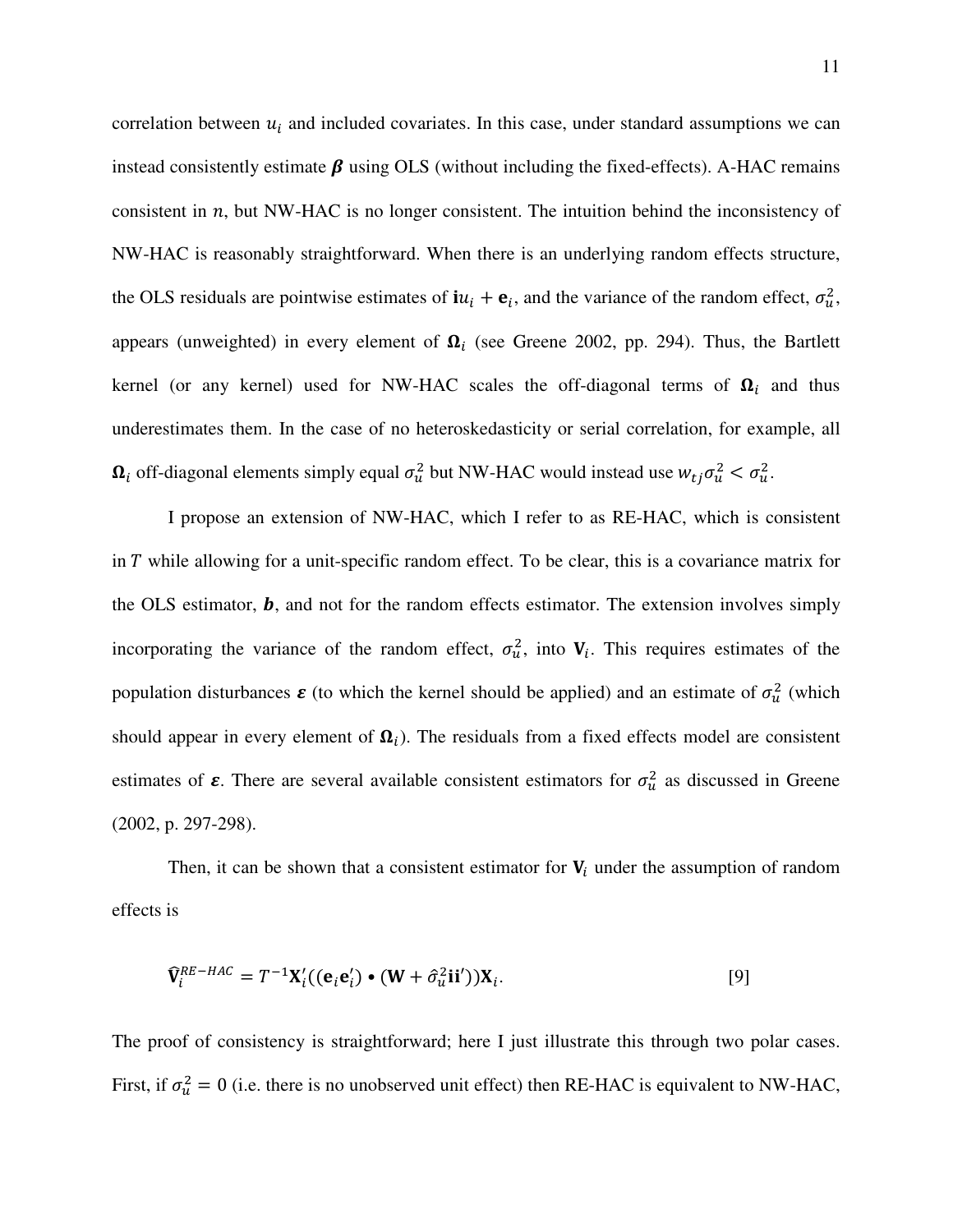the properties of which are known. Second, under the assumption of random effects but no serial correlation or conditional heteroskedasticity, the estimator reduces to

$$
E[\widehat{\mathbf{V}}_i^{RE-HAC}] = T^{-1}\mathbf{X}_i'(\sigma_\varepsilon^2 \mathbf{I} + \sigma_u^2 \mathbf{ii'})\mathbf{X}_i, \tag{10}
$$

where **I** is a  $T \times T$  identity matrix. Plugging [10] into [5] yields the (consistent) asymptotic covariance matrix for  **under the standard assumptions for a random effects model.<sup>[8](#page-28-4)</sup>** 

Important practical considerations for NW-HAC and RE-HAC are, as in the case of timeseries HAC covariance estimators, the choice of bandwidth and prewhitening filter. For the procedures for NW-HAC available in Stata and Limdep the user must specify the bandwidth that is common to all  $i$  and there is no prewhitening filter option. Alternatively, one might apply one of the data-dependent bandwidth selection methods developed for time-series models (e.g. Andrews 1991; Newey and West 1994). One option would be to apply a data-dependent selection method separately for each cross-section unit (which would result in bandwidths that vary across units). Alternatively, if one desired a single bandwidth, one might rely on averaging (e.g. taking the average unit-specific bandwidths or applying the selection method to averaged residuals). For the purpose of conducting Monte Carlo simulations, I use the popular AR(1) data-dependent bandwidth selection procedure of Andrews (1[9](#page-28-5)91) applied to each cross-section unit.<sup>9</sup> No prewhitening filter is used.

#### **4. Monte Carlo Experiment**

 In this section, I present results from a Monte Carlo experiment in order to help assess the accuracy of the three HAC covariance estimators described above, and to compare them to some familiar estimators. I consider a linear regression with an intercept  $\beta_1 = 0.5$  and one intercept shifter  $\beta_2$ = 5: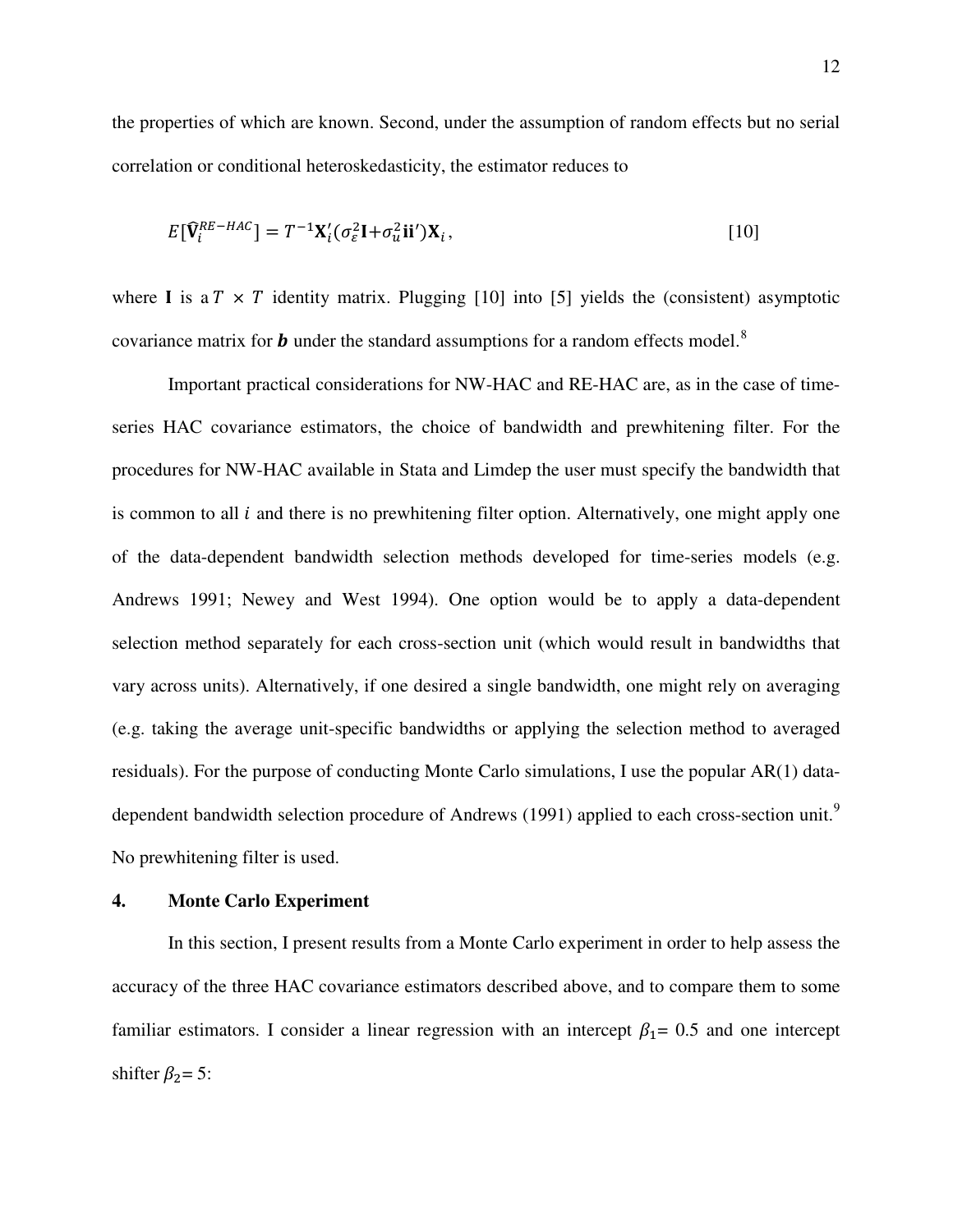$$
y_{it} = 0.5 + 5x_{it} + u_i + \varepsilon_{it},
$$
 [11]

where  $x_{it} = 1$  for  $t > \frac{1}{2}T$  and equals 0 otherwise. This simple model is intended to correspond with a within-subjects design and two experimental treatment conditions with an equal number of decision periods. The most extensive DGP considered includes a unit-specific AR(2) serial correlation pattern, as well as a unit-specific random effect:

$$
\varepsilon_{it} = \rho_1^i \varepsilon_{i,t-1} + \rho_2^i \varepsilon_{i,t-2} + \eta_{it}
$$
\n
$$
\eta_{it} \sim Normal(0, 1 - r)
$$
\n
$$
\sigma_u^2 \sim Normal(0, r)
$$
\n(12)

The parameter  *determines the relative within versus between unit variation. In particular,*  $\sigma_u^2 + \sigma_\eta^2 = 1$  and  $r = \sigma_u^2/(\sigma_u^2 + \sigma_\eta^2)$ . Four values of  $r = \{0.0, 0.3, 0.6, 0.9\}$  are explored. By placing restrictions on the DGP above, there are four basic serial correlation cases: (1) no serial correlation  $[\rho_1^l = 0, \rho_2^l = 0]$ ; (2) an AR(1) process that is common to all units  $[\rho_1^l = \rho_1; \rho_2^l = 0]$ ; (3) an AR(2) process that is common to all units  $[\rho_1^1 = \rho_1; \rho_2^1 = \rho_2]$ ; and (4) an AR(2) process that differs across units. For the AR(1) case,  $\rho_1 = \{0.0, 0.3, 0.6, 0.9\}$ . For the AR(2) common process case, two sets of values are explored:  $\rho_1= 0.4$ ,  $\rho_2= 0.2$ ; and  $\rho_1= 0.5$ ,  $\rho_2= 0.4$ . For the AR(2) heterogeneous process case, draws from a uniform distribution with supports -.2 and .2 are added to the two sets of values:  $\rho_1^1 = 0.4 + U[-.2, .2], \rho_2^1 = 0.2 + U[-.2, .2]$ ; and  $\rho_1^1 = 0.2 + U[-.2, .2]$ .2, .2],  $\rho_2^1 = 0.4 + U[-.2, .2]$ . The interaction of each distinct serial correlation process with the four values of  $r$  leads to 32 distinct parameter settings.

Simulation results for four combinations produced with the cross-section and time dimensions  $n = \{5, 30\}$  and  $T = \{20, 50\}$  are reported. The cross-section dimensions thus capture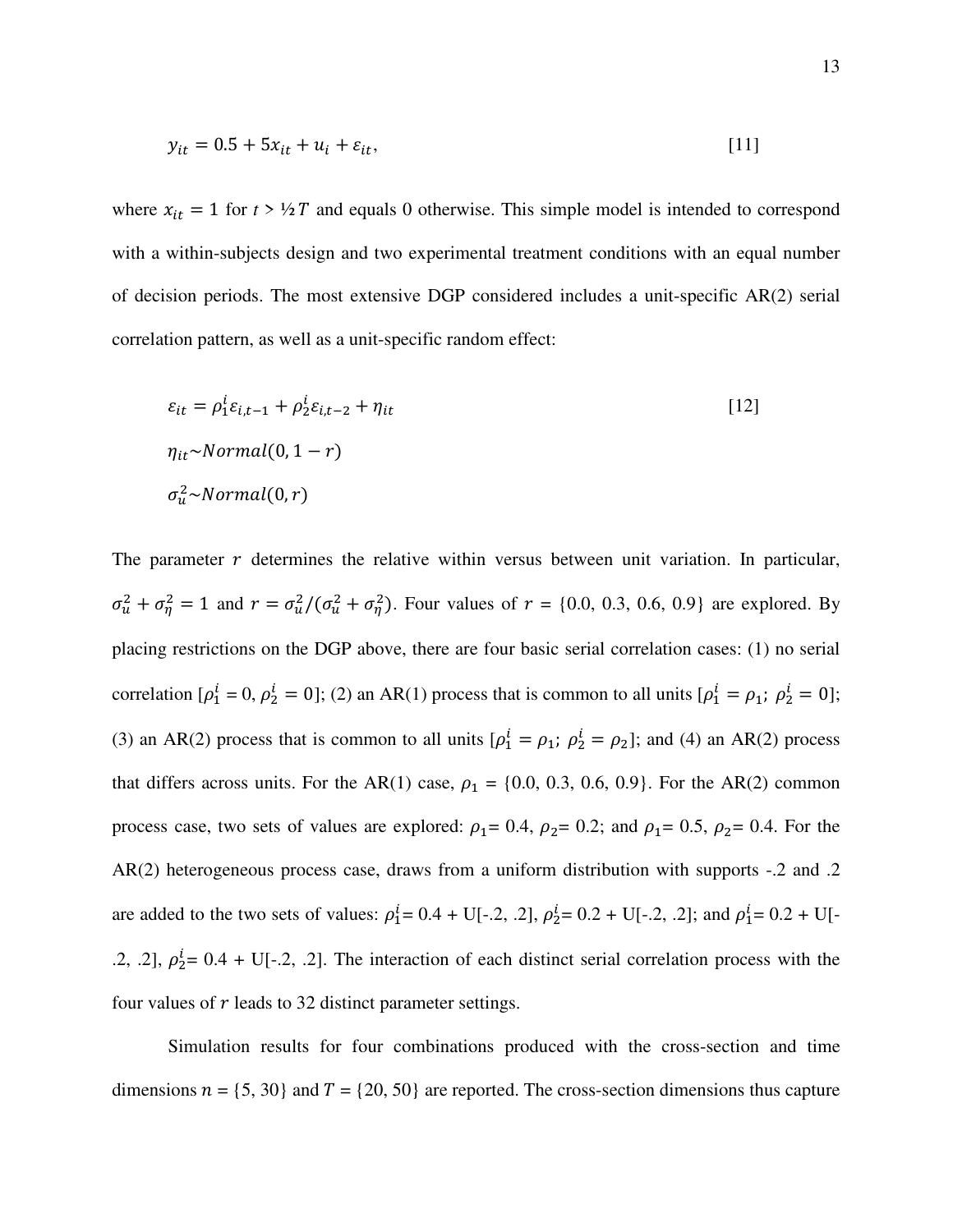a reasonable number of replications for group-level (i.e.  $n = 5$ ) and individual-level (i.e.  $n = 30$ ) outcomes, and the time dimensions capture a small and a moderate number of game repetitions. For each  $\{n, T\}$  combination, reported results for each of the 32 parameter settings are based on 1,000 simulation repetitions. In the simulations, the coefficients  $\beta_1$  and  $\beta_2$  are estimated using OLS along with four sets of standard errors: RE-HAC, A-HAC, NW-HAC, and uncorrected OLS (OLS). Further, the model is estimated using a standard FGLS random effects model (RE) and a random effects estimator that assumes a common AR(1) error process (RE-AR1). Simulations are carried out using Limdep (version 9) software. $^{10}$  $^{10}$  $^{10}$ 

Tables 1-4 present Monte Carlo experiment results where each table corresponds to a particular  $\{n, T\}$  combination. In particular, reported are the empirical probabilities of rejecting the null hypotheses  $\beta_1 = 0.5$  and  $\beta_2 = 5$  (consistent with the DGP) based on *t*-tests. 5% critical values were used so that the nominal level is 0.05. Thus, rejection probabilities that are close to 0.05 suggest that the test has the correct size, whereas probabilities above (below) 0.05 suggest over-rejection (under-rejection) under the null hypothesis. The coefficient estimators performed well under all scenarios, and common statistics corresponding with the coefficient estimators (e.g. bias, efficiency, mean-squared error) are omitted for brevity.<sup>[11](#page-28-7)</sup> Several interesting patterns emerge with respect to the three HAC covariance estimators. First, as conjectured above, hypothesis tests using NW-HAC are severely distorted – in many cases by a factor of 5 or higher – in the presence of unit effects (i.e.  $r > 0$ ) for all considered sample sizes. The rejection rates have a similar pattern to those involving the usual OLS standard errors, which are of course biased in the presence of a unit-specific effect. In particular, the null hypothesis with respect to  $\beta_1$  is rejected too often and the rejection rates for  $\beta_2$  are too low, with less than a 1% rejection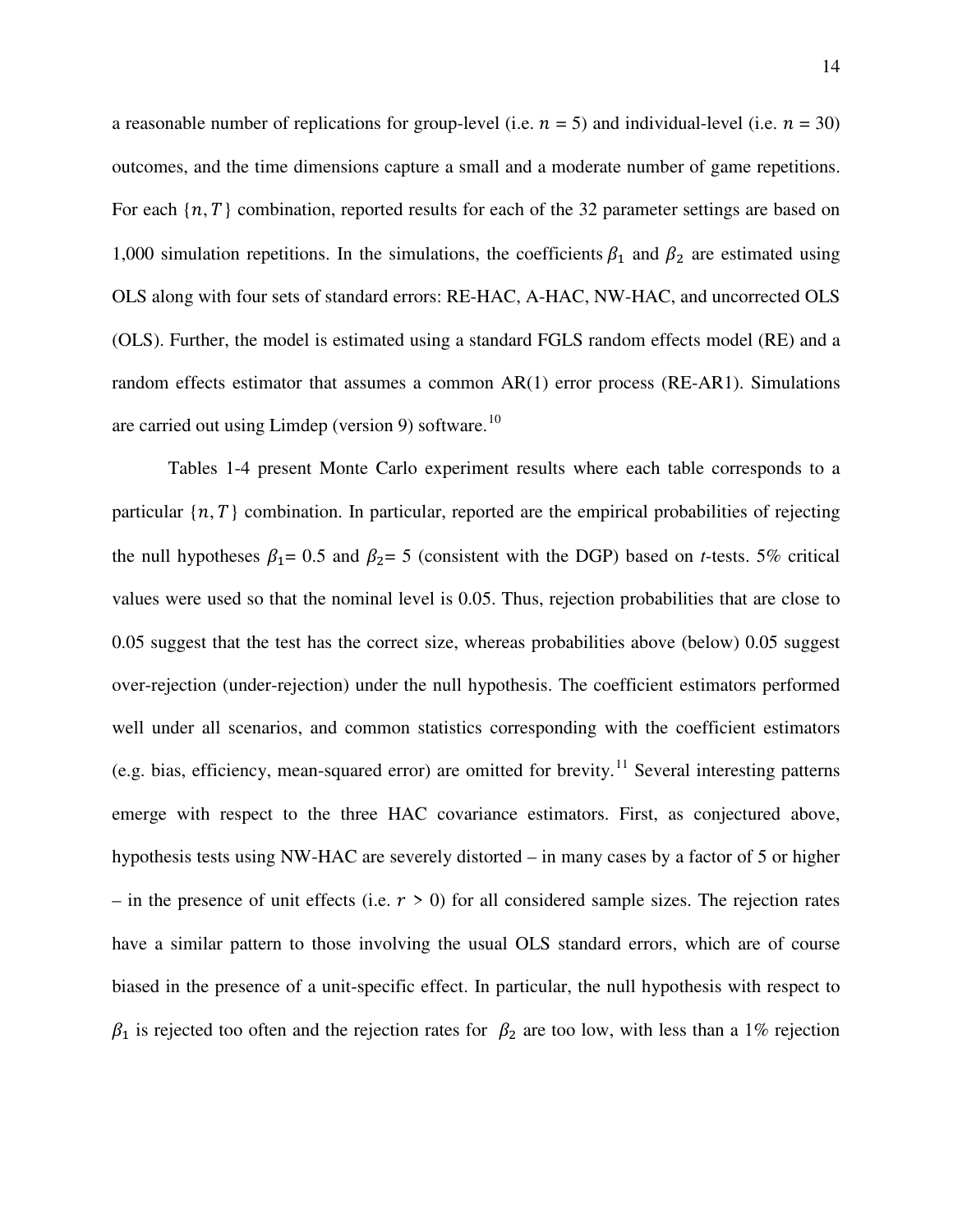rate for relatively moderate ( $r = 0.6$ ) or large ( $r = 0.9$ ) between-unit variation. Performance under both random effects and serial correlation reveals a similar pattern.

The new RE-HAC standard errors are an improvement over NW-HAC, although there are size distortions evident in some simulations.

#### [Table 1 Here]

For  $n = 5$ ,  $T = 20$ , rejection rates for  $\beta_1$  are about 2.5 times too large – on average – across scenarios. This size distortion increases with r. For  $\beta_2$ , the tendency to over-reject the null remains, but is less severe for the no serial correlation DGP. For the serial correlation DGPs, the size distortion of  $\beta_2$  increases as the degree of serial correlation increases. Across these settings, the average size is about 0.15 or 3 times the significance level. The size of the test statistics improve with increases in *n* and/or *T*. With  $n = 30$ , rejection rates for  $\beta_1$  have approximately the correct size.

#### [Table 2 Here]

Although there is improvement, the tendency to over-reject the null for  $\beta_2$  remains. Even with n = 30 and  $T = 50$ , the rejection rates for  $\beta_2$  are about 2.5 times too large for moderate values of r and a moderate degree of serial correlation. RE-HAC in particular performs poorly under the AR(2) specification, especially with  $\rho_2$ = 0.4, and this is presumably due to the use of the AR(1)based bandwidth selection procedure. Overall, for  $\beta_1$ , the RE-HAC rejection rates are similar to tests based on RE-AR1. For  $\beta_2$ , however, RE-AR1 performs much better when the DGP is random effects with  $AR(1)$  serial correlation – which is to be expected since the estimator is fully consistent with the DGP; but, the performance of the two estimators is comparable under  $AR(2)$ serial correlation.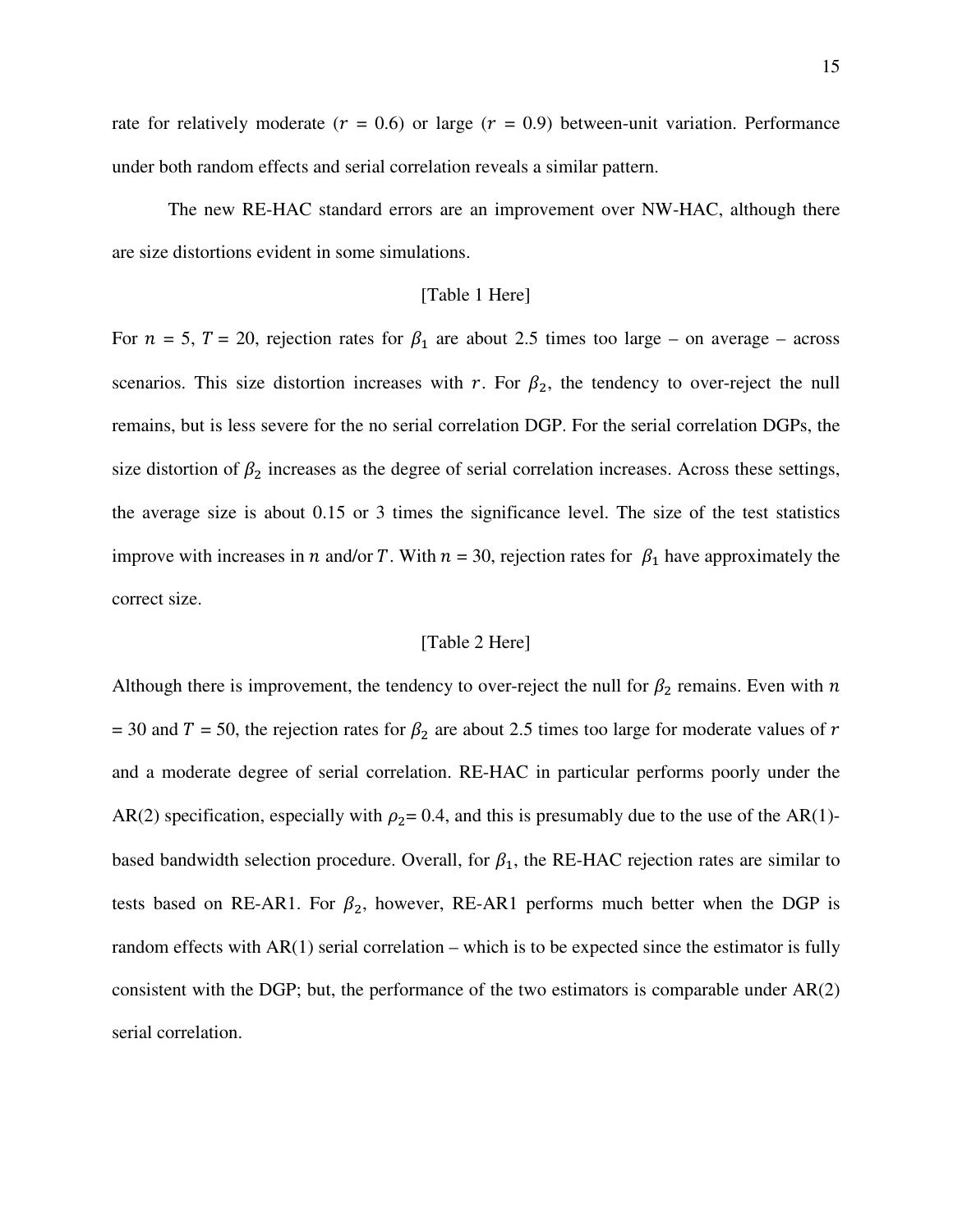The size of tests based on A-HAC is rather promising. For each  $\{n, T\}$  combination, there is very little variation in the rejection rates across the DGPs. For  $n = 5$ , rejection rates are approximately 3 times too high. For  $n = 30$ , however, tests have approximately the correct size: about 0.06 or 6%. There is no evidence of improvement with respect to an increase in  $T$ .

#### [Tables 3 and 4 Here]

One interesting observation is that for  $n = 30$  and the AR(1) DGP, the size of A-HAC tests is closer to the nominal 5% level than for RE-AR1. In other words, even though RE-AR1 is fully consistent with the DGP, A-HAC is more accurate for this sample size. In comparison to RE-HAC, A-HAC rejection rates are closer to the nominal level for the serial correlation DGPs for  $n$  $= 30$ , and for  $n = 5$  with high degrees of serial correlation. RE-HAC rejection rates are closer to the nominal level for  $n = 5$  for the no serial correlation DGP and the AR(1) DGP with a low or moderate degree of serial correlation.

#### **5. Further Explorations**

The results from the Monte Carlo experiment motivate some further explorations. First, the lack of size variation across DGPs for A-HAC, and its improvement for an increase in  $n$ , suggests that a degrees of freedom correction, based on  $n$ , is justified. In fact, Stata and Limdep both estimate  $V_i$  using  $\frac{n}{n-1}\hat{V}_i^{A-HAC}$ . For  $n = 5$ , the size of A-HAC tests using this degrees of freedom adjustment improves from about 0.15 to 0.12. For  $n = 30$  the improvement is from about 0.06 to 0.055. Thus, the degrees of freedom correction appears desirable although for small  $n$  the size distortion remains. This same degrees of freedom adjustment does not appear justified for RE-HAC, as size improves for an increase in  $T$  as well as  $n$  and under no serial correlation and no random effects the size is approximately correct for the sample sizes explored.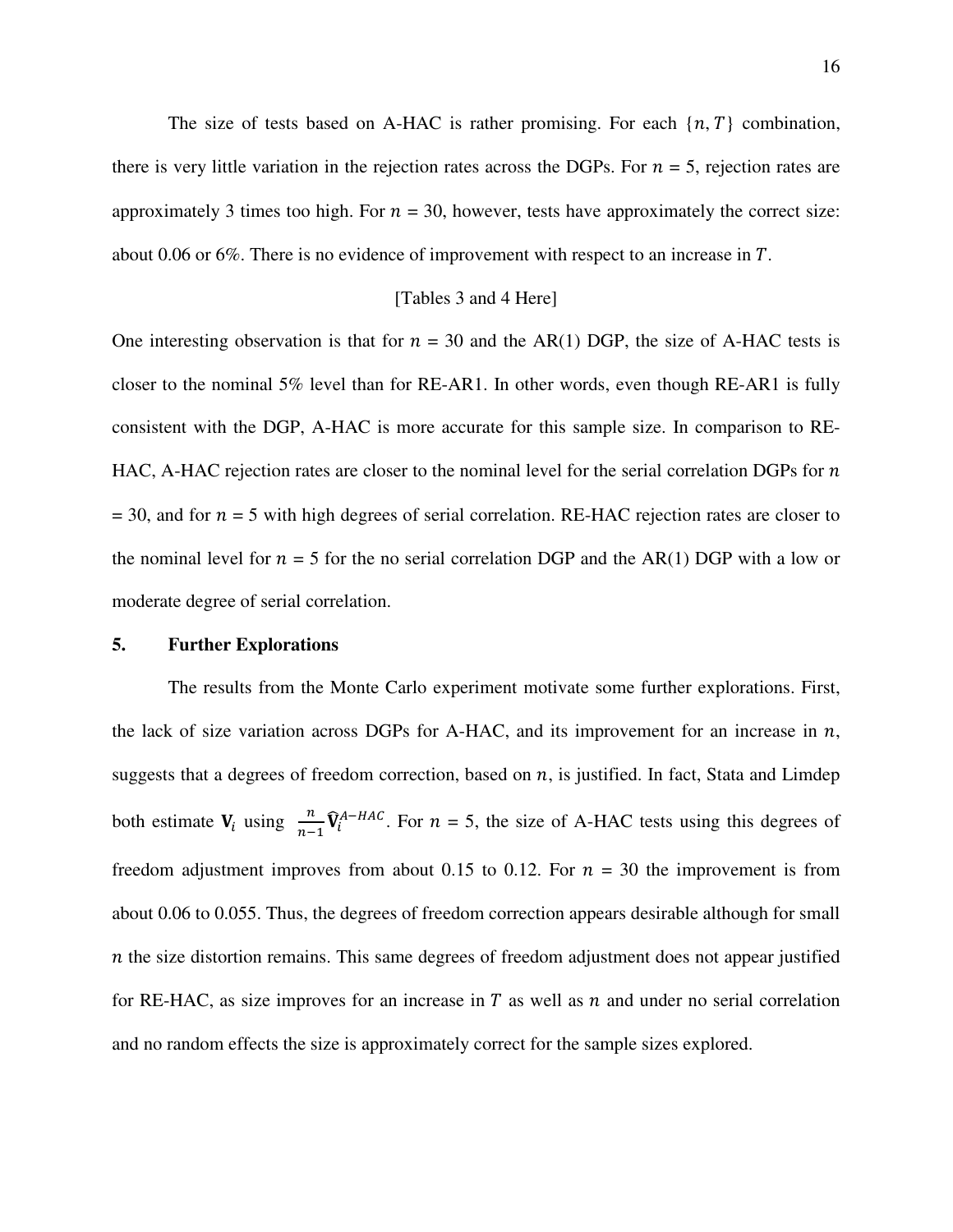Second, the superior performance of A-HAC over RE-HAC for  $n = 30$  begs the question of whether it is desirable to set bandwidth equal to  $T$  rather than use a bandwidth selection method. To gain some insight, several RE-HAC simulations were conducted where bandwidth was simply set equal to  $T$ . The result was that RE-HAC rejection rates are approximately equal to A-HAC. For example, with  $n = 5$ ,  $T = 50$ ,  $r = .6$  and  $\rho_1 = 0.6$ , the rejection rate is .143 for  $\beta_1$ and .163 for  $\beta_2$ . For the same sample size, but with  $r = .9$ ,  $\bar{\rho}_1 = 0.2$  and  $\bar{\rho}_2 = 0.4$  the rates are .149 and .157, respectively. Similar results are obtained for the other three  $\{n, T\}$  combinations.

Third, given the relative performance of RE-HAC over A-HAC with  $n = 5$  and low to moderate AR(1) serial correlation, I explored the effect of using a prewhitening filter. Using the VAR(1) prewhitening procedure proposed by Andrews and Monahan (1992), I find that test statistics are much closer to the correct size for  $T = 20$  and  $T = 50$ . In particular, even for  $\rho_1 =$ 0.9, the rejection rates for the AR(1) DGP approximate those from the analogous no serial correlation DGP. In other words, there is no additional distortion from the serial correlation and what is left is the distortion due to the random effect (which is also present for the RE and RE-AR1 estimators). One caveat, however, is that the prewhitening helps very little for the case of AR(2) serial correlation. What is happening is that the filter essentially removes all the firstorder serial correlation and the bandwidth selection procedure, based on an AR(1) serial correlation model, leads to a bandwidth choice that is too small. The small bandwidth fails to capture the second-order serial correlation. When a higher-order process is suspected, the bandwidth selection procedure of Newey and West (1994) is likely preferable, as it is not based solely on an AR(1) process.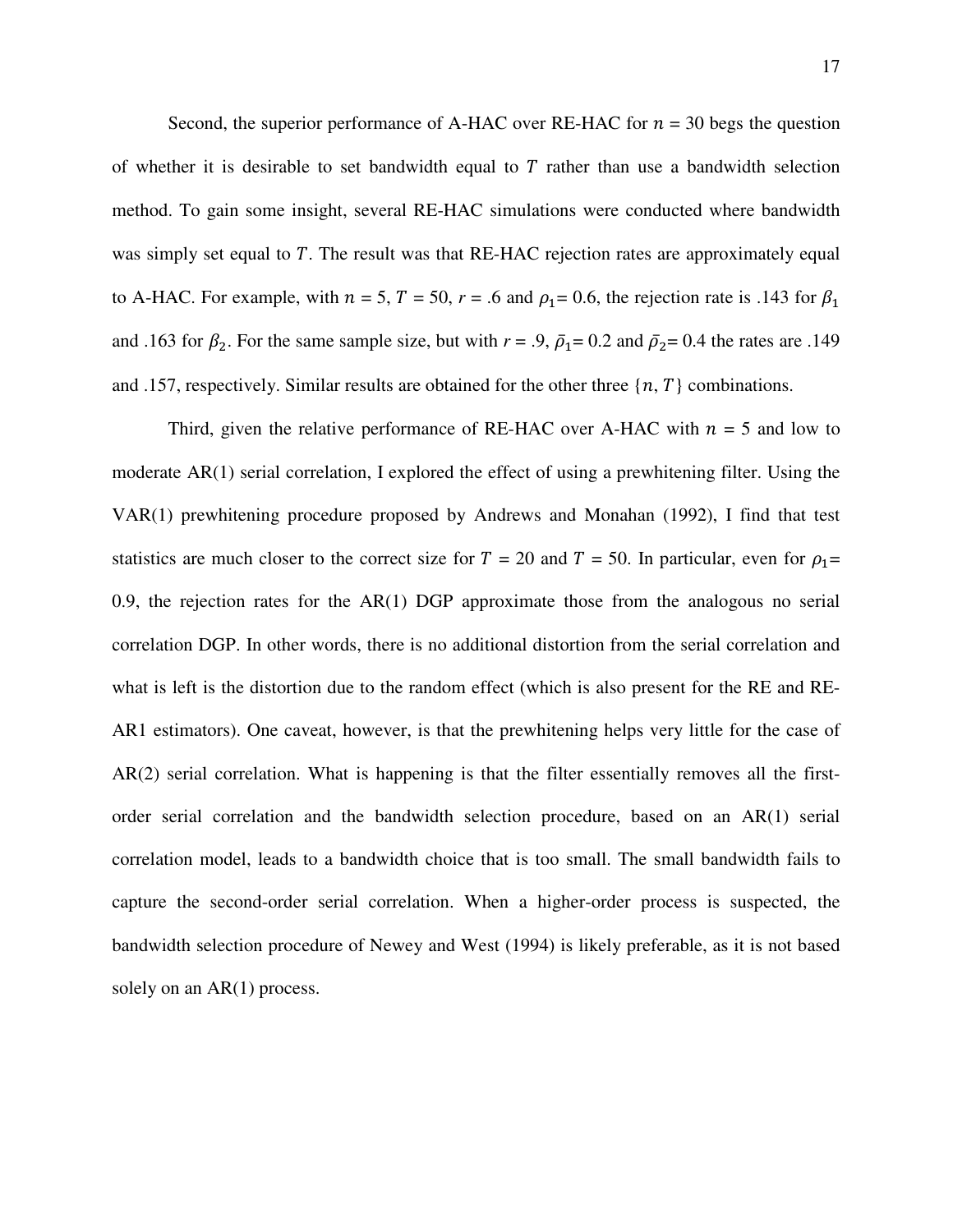# **6. Recommendations**

Experimentalists analyzing panel data, like any analysts, should initially examine their data to discern important properties. One can look at the time-series properties of the data by usual time-series methods. For example, plotting the data against time can be used to examine for trends. And, one can gain insight as to the type of autoregressive and/or moving average process at play by examining the partial autocorrelation function and the autocorrelation function. Wooldridge (2002) proposes a test of AR(1) serial correlation for panel data, which requires minimal assumptions.[12](#page-28-8) There are a number of proposed approaches for unit-root testing, and a review of this literature is provided by Baltagi and Kao (2000). If serial correlation is a concern, which is likely for data from repeated-game experiments, this study provides some recommendations on how to proceed using HAC covariance estimators for panel data.

So what is the bottom line? When there is a moderate (or large) number of cross-section units per treatment, which is normal for experiments when data are at the participant-level, the Monte Carlo results suggest that A-HAC (a.k.a. the "cluster-robust" covariance estimator) or the covariance estimator proposed in this study (RE-HAC) with bandwidth equal to  $T$  are desirable covariance estimators for OLS when there are unobserved unit effects and/or serial correlation of unknown form.<sup>[13,](#page-28-9)[14](#page-28-10)</sup> Hypothesis tests based these HAC covariance estimators have approximately the correct size. As such, the HAC covariance estimators are as accurate as the RE or RE-AR1 estimator, even when one of the latter estimators are fully consistent with the DGP. When the structure of the serial correlation is misspecified, RE-AR1 or related estimators will lead to biased tests, and A-HAC will be preferred in such instances. Evidence from previous Monte Carlo studies (Bertrand, Duflo, and Mullainathan 2004; Kezdi 2004) provides additional support for A-HAC.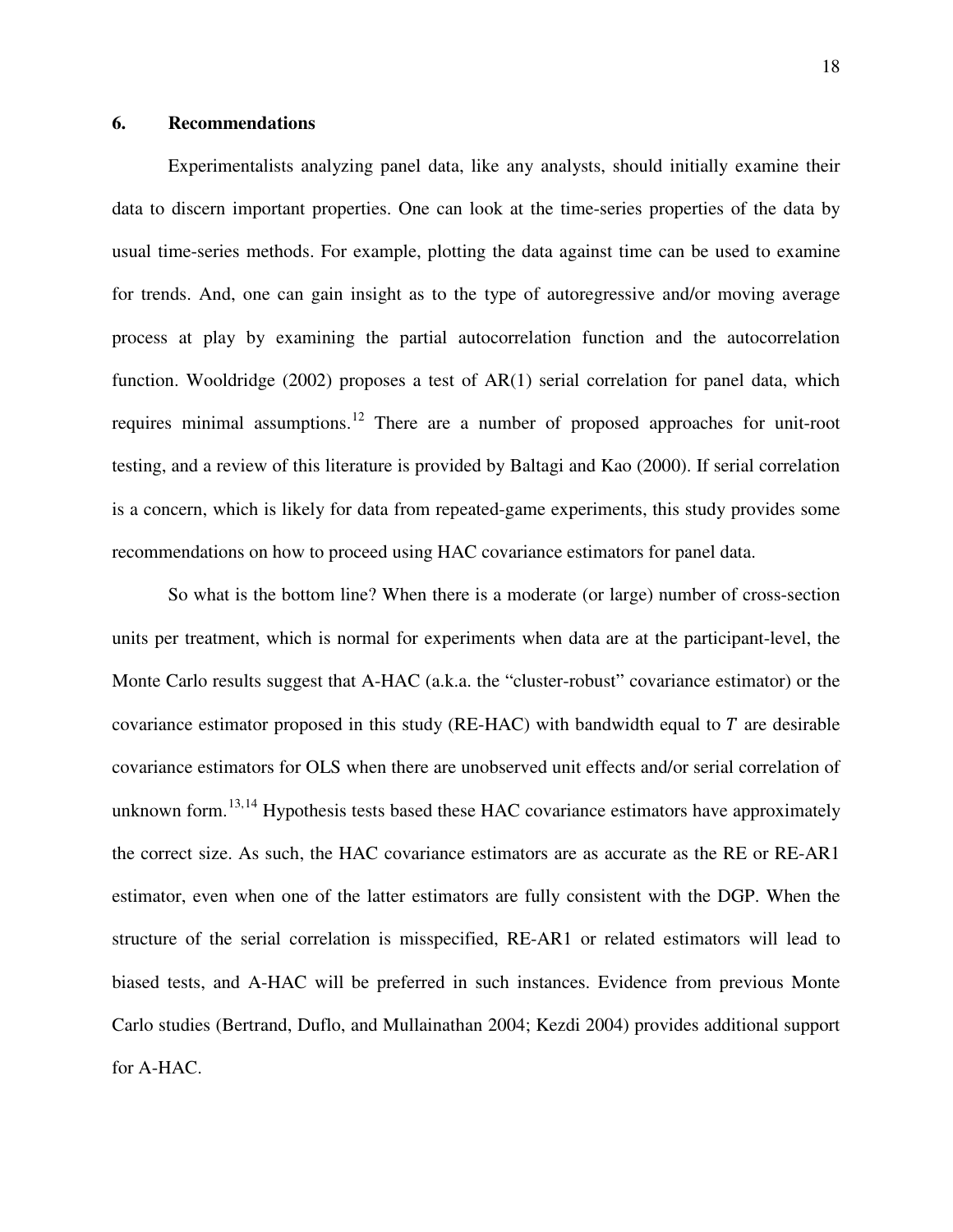On the other hand, if the number of cross-section units per treatment is small, which is more likely when data are at the group-level, such as a case where the experimentalist wishes to analyze measures of market or social efficiency, recommendations are less clear. A-HAC (or RE-HAC with bandwidth equal to  $T$ ) standard errors tend to be too small. RE-HAC in tandem with a prewhitening filter and data-dependent bandwidth selection appears to have promise, but additional research is warranted. Certainly an analyst who is uncertain about the underlying DGP should look to the RE-HAC estimator, rather than assume a particular structure for the serial correlation as there may be greater size distortion due to misspecification. And it is noted that estimators like RE-AR1 that place structure on the serial correlation, even if approximately correctly specified, produce biased test statistics in small samples (see, for example, Table 1).

On a final note, the HAC covariance estimators investigated are generalizations of the oft-used White's (1980) heteroskedasticity-consistent covariance estimator. As such, although the Monte Carlo simulations here do not consider DGPs with conditional heteroskedasticity, A-HAC and RE-HAC are likewise robust to conditional heteroskedasticity of unknown form. In fact, conditional heteroskedasticity is unlikely to cause any additional size distortions. Evidence in support of these claims for A-HAC can be found in Bertrand, Duflo, and Mullainathan (2004) and Kezdi (2004).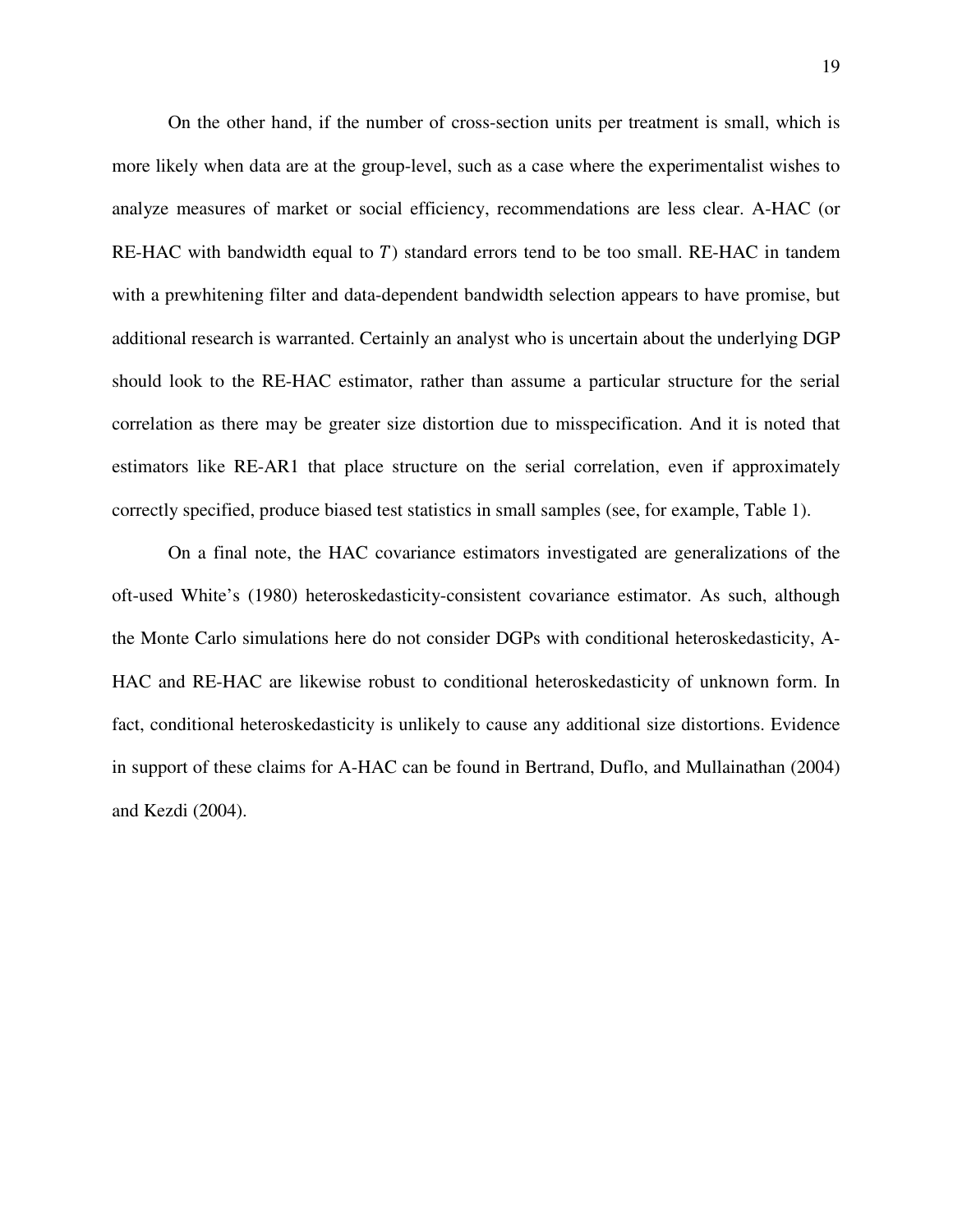## **References**

- Andrews, Donald W. K. 1991. Heteroskedasticity and Autocorrelation Consistent Covariance Matrix Estimation. *Econometrica* 59: 817-854.
- Andrews, Donald W. K. and Christopher Monahan. 1992. An Improved Heteroskedasticity and Autocorrelation Consistent Covariance Matrix Estimator. *Econometrica* 60: 953-966.
- Arellano, M. 1987. Computing Robust Standard Errors for Within-Groups Estimators. *Oxford Bulletin of Economics and Statistics* 49: 431-434.

Arellano, Manuel. 2003. *Panel Data Econometrics*. Oxford, UK: Oxford University Press.

- Ashraf, Nava, Iris Bohnet, and Nikita Piankov. 2006. Decomposing Trust and Trustworthiness. *Experimental Economics* 9: 193-208.
- Ashley, R., S. Ball, and Catherine Eckel. 2003. Analysis of Public Goods Experiments Using Dynamic Panel Regression Models. Working Paper, Department of Economics, Virginia Tech.
- Baker, Ronald J., James M. Walker, and Arlington W. Williams. 2009. Matching Contributions and the Voluntary Provision of a Pure Public Good: Experimental Evidence. *Journal of Economic Behavior and Organization* 70: 122-134.
- Baltagi, Badi H. and Chihwa Kao. 2000. Nonstationary Panels, Cointegration in Panels and Dynamic Panels: A Survey. *Advances in Econometrics* 15, 7-51.
- Beck, N., and J.N. Katz. 1995. What to Do (and Not to Do) with Times-Series-Cross-Section Data. *American Political Science Review* 89: 634-647.
- Bertrand, Marianne, Ester Duflo, and Sendhil Mullainathan. 2004. How Much Should We Trust Differences-in-Differences Estimates? *Quarterly Journal of Economics* 119: 249-275.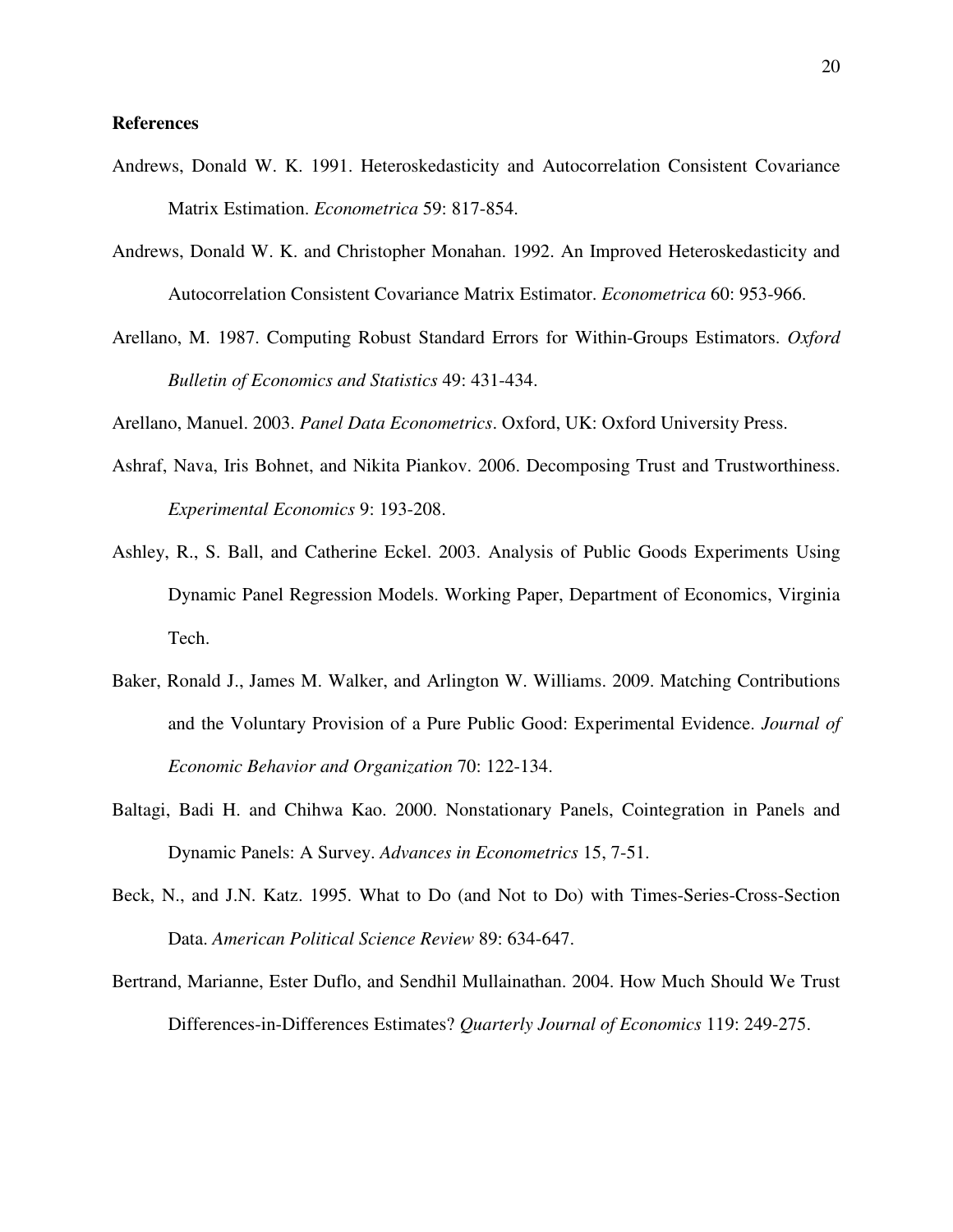- Cushing, Matthew J. and Mary G. McGarvey. 1999. Covariance Matrix Estimation, in *Generalized Method of Moments Estimation*, L. Matyas (ed.). New York: Cambridge University Press.
- Davis, Douglas D. and Charles A. Holt. 1993. *Experimental Economics*. Princeton, New Jersey: Princeton University Press.
- den Haan, Wouter J. and Andrew Levin. 1997. A Practitioner's Guide to Robust Covariance Matrix Estimation, in *Handbook of Statistics* 15, G. S. Maddala and C. R. Rao (eds.). Amsterdam: Elsevier.
- Driscoll, John C. and Aart C. Kraay. 1998. Consistent Covariance Matrix Estimation with Spatially Dependent Panel Data. *Review of Economics and Statistics* 80: 549-560.
- Drukker, David M. 2003. Testing for Serial Correlation in Linear Panel-Data Models. *The Stata Journal* 3: 168–177.
- Flood, Robert P. and Andrew K. Rose. 2002. Uncovered Interest Parity in Crisis. *IMF Staff Papers* 49: 252-266.
- Greene, William H. 2002. *Econometric Analysis*, 5<sup>th</sup> edition. Upper Saddle River, N.J.: Prentice Hall.
- Keifer, Nicholas M. and Timothy J. Vogelsang. 2002. Heteroskedasticity –Autocorrelation Robust Testing Using Bandwidth Equal to Sample Size. *Econometric Theory* 18: 1350- 1366.
- Keifer, Nicholas M. and Timothy J. Vogelsang. 2005. A New Asymptotic Theory for Heteroskedasticity-Autocorrelation Robust Tests. *Econometric Theory* 21: 1130-1164.
- Kezdi, Gabor. 2004. Robust Standard Errors Estimation in Fixed-Effects Panel Models. *Hungarian Statistical Review*, Special English Volume 9: 95-116.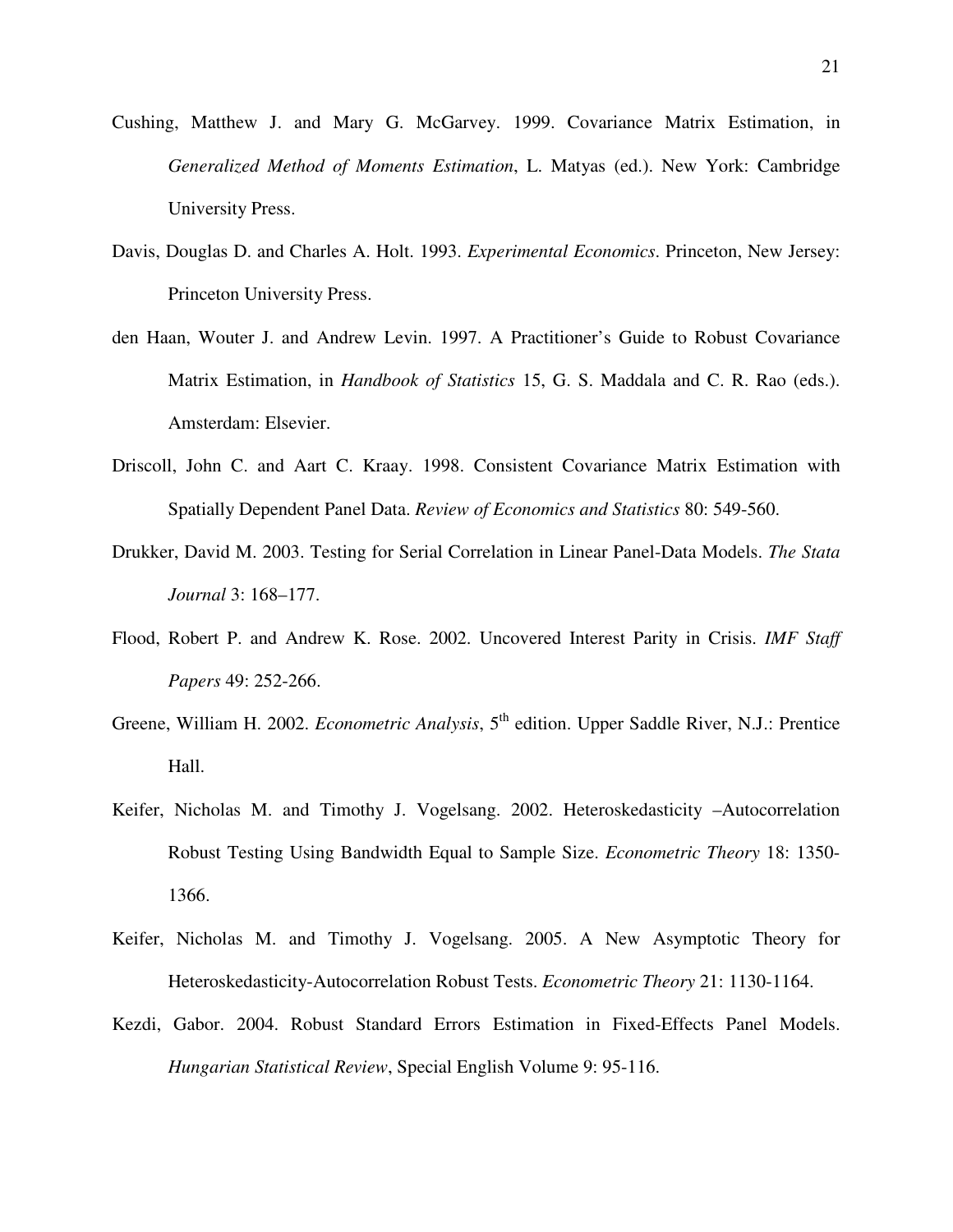- Newey, Whitney K. and Kenneth D. West. 1987. A Simple, Positive Semi-Definite, Heteroscedasticity and Autocorrelation Consistent Covariance Matrix. *Econometrica* 55: 703-708.
- Newey, Whitney K. and Kenneth D. West. 1994. Automatic Lag Selection in Covariance Estimation. *Review of Economic Studies* 61: 631-654.
- Rassenti, S.J., V.L. Smith, and B.J. Wilson. 2003. Controlling Market Power and Price Spikes in Electricity Networks: Demand-Side Bidding. *Proceedings of the National Academy of Sciences* 100: 2998-3003.
- Shupp, Robert S. and Arlington W. Williams. 2008. Risk Preference Differentials of Small Groups and Individuals. *Economic Journal* 118: 258-283.
- White, Hal. 1980. A Heteroskedasticity-Consistent Covariance Matrix Estimator and a Direct Test for Heteroskedasticity. *Econometrica* 40: 617-636.
- White, Hal. 1982. Maximum Likelihood Estimation of Misspecified Models. *Econometrica* 50: 1-25.
- White, Hal. 1984. *Asymptotic Theory for Econometricians*. Orlando, FL: Academic Press.
- Wooldridge, Jeffrey M. 2002. *Econometric Analysis of Cross Section and Panel Data*. Cambridge, MA: The MIT Press.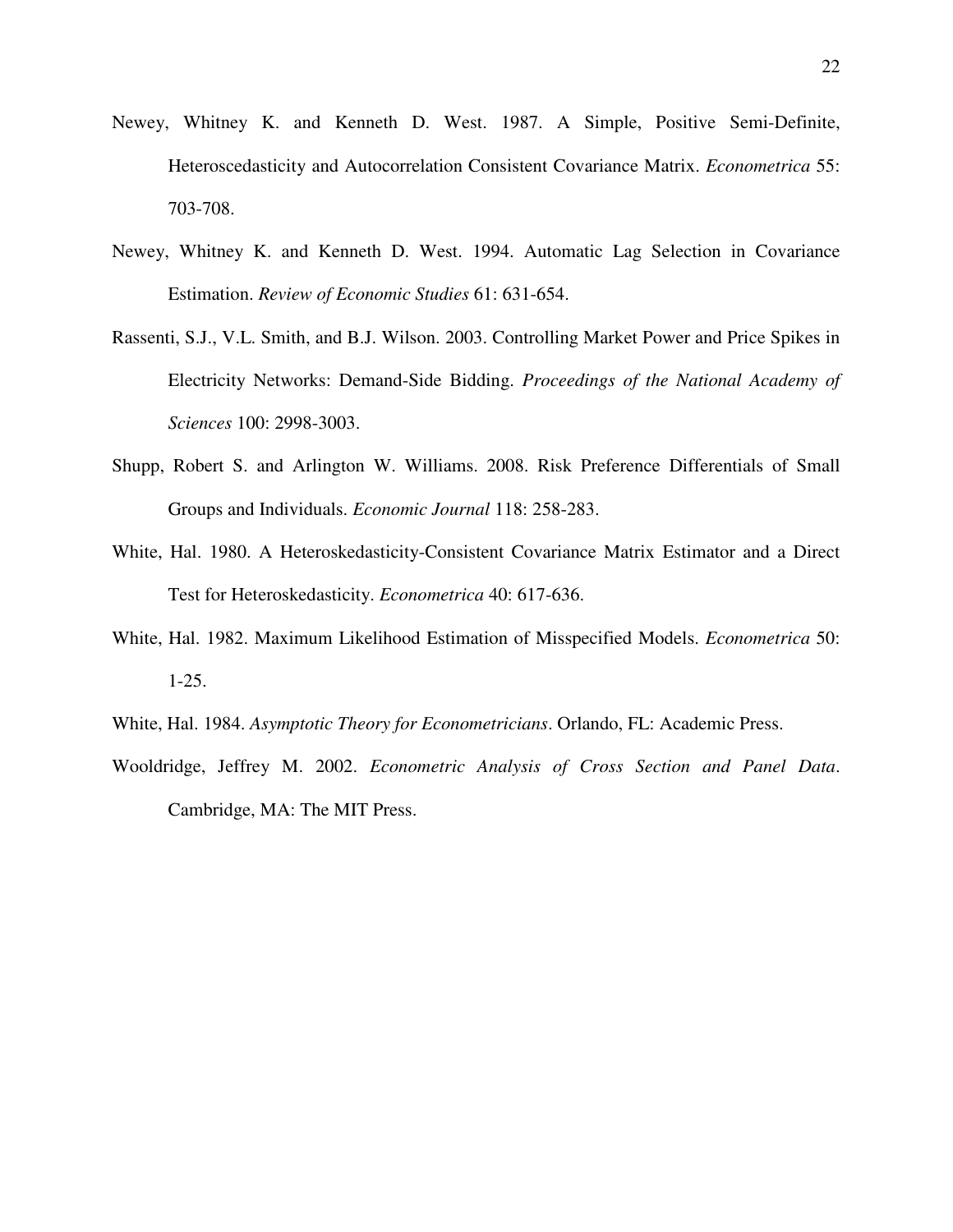|                                                 | <b>RE-HAC</b> |           | A-HAC     |           | <b>RE-AR1</b><br>NW-HAC |           |                                                        | <b>RE</b> |           | <b>OLS</b> |           |           |
|-------------------------------------------------|---------------|-----------|-----------|-----------|-------------------------|-----------|--------------------------------------------------------|-----------|-----------|------------|-----------|-----------|
|                                                 | $\beta_1$     | $\beta_2$ | $\beta_1$ | $\beta_2$ | $\beta_1$               | $\beta_2$ | $\beta_1$                                              | $\beta_2$ | $\beta_1$ | $\beta_2$  | $\beta_1$ | $\beta_2$ |
| No serial correlation                           |               |           |           |           |                         |           |                                                        |           |           |            |           |           |
| $r = 0$                                         | .041          | .065      | .136      | .155      | .057                    | .051      | .045                                                   | .072      | .035      | .047       | .046      | .046      |
| $r = .3$                                        | .109          | .075      | .151      | .160      | .252                    | .013      | .099                                                   | .068      | .097      | .053       | .320      | .026      |
| $r = .6$                                        | .124          | .075      | .143      | .160      | .265                    | .004      | .118                                                   | .068      | .122      | .053       | .453      | .008      |
| $r = .9$                                        | .133          | .075      | .142      | .160      | .192                    | .000      | .135                                                   | .068      | .133      | .053       | .561      | .001      |
| $AR(1)$ serial correlation, common across units |               |           |           |           |                         |           |                                                        |           |           |            |           |           |
| $r=0, \rho_1=3$                                 | .078          | .114      | .135      | .146      | .101                    | .090      | .055                                                   | .086      | .085      | .144       | .128      | .132      |
| $r=3, p_1=3$                                    | .112          | .120      | .153      | .147      | .231                    | .038      | .095                                                   | .079      | .111      | .138       | .341      | .089      |
| $r=0.6, p_1=0.3$                                | .120          | .120      | .146      | .147      | .242                    | .009      | .111                                                   | .078      | .119      | .138       | .450      | .043      |
| $r=0, \rho_1=0.3$                               | .130          | .120      | .142      | .147      | .189                    | .001      | .130                                                   | .078      | .131      | .138       | .560      | .007      |
| $r=0, \rho_1=0.6$                               | .100          | .179      | .136      | .153      | .151                    | .117      | .062                                                   | .104      | .150      | .299       | .270      | .261      |
| $r=3, p_1=6$                                    | .104          | .192      | .135      | .152      | .199                    | .076      | .084                                                   | .101      | .121      | .293       | .387      | .217      |
| $r=0.6, p_1=0.6$                                | .119          | .192      | .144      | .152      | .219                    | .032      | .105                                                   | .101      | .137      | .293       | .446      | .143      |
| $r=0, \rho_1=0.6$                               | .126          | .192      | .134      | .152      | .192                    | .004      | .118                                                   | .101      | .130      | .293       | .560      | .027      |
| $r=0, \rho_1=0$                                 | .080          | .261      | .135      | .175      | .176                    | .103      | .096                                                   | .135      | .107      | .492       | .415      | .351      |
| $r=.3, p_1=.9$                                  | .076          | .253      | .142      | .159      | .196                    | .083      | .090                                                   | .112      | .115      | .483       | .444      | .329      |
| $r=0.6, p_1=0.9$                                | 086           | .253      | .134      | .159      | .184                    | .056      | .096                                                   | .112      | .107      | .483       | .457      | .277      |
| $r=0, \rho_1=0$                                 | .116          | .253      | .142      | ,159      | .188                    | .016      | .126                                                   | .112      | .131      | .483       | .528      | .141      |
|                                                 |               |           |           |           |                         |           | AR(2) serial correlation, common across units          |           |           |            |           |           |
| $r=0, \rho_1=4, \rho_2=2$                       | .115          | .213      | .136      | .152      | .179                    | .140      | .099                                                   | .146      | .137      | .296       | .269      | .264      |
| $r=3, \rho_1=4, \rho_2=2$                       | .109          | .218      | .134      | .150      | .232                    | .079      | .097                                                   | .150      | .123      | .287       | .391      | .202      |
| $r=0.6, p_1=0.4, p_2=0.2$                       | .128          | .218      | .146      | .150      | .240                    | .032      | .115                                                   | .150      | .134      | .287       | .453      | .131      |
| $r=0, \rho_1=0.4, \rho_2=0.2$                   | .125          | .218      | .135      | .150      | .195                    | .003      | .125                                                   | .150      | .128      | .287       | .562      | .022      |
| $r=0, \rho_1=2, \rho_2=4$                       | .125          | .232      | .135      | .153      | .198                    | .158      | .120                                                   | .206      | .130      | .275       | .251      | .231      |
| $r=3, p_1=2, p_2=4$                             | .121          | .231      | .137      | .151      | .253                    | .083      | .109                                                   | .217      | .124      | .268       | .385      | .173      |
| $r=0.6, p_1=2, p_2=0.4$                         | .130          | .231      | .144      | .151      | .255                    | .032      | .123                                                   | .217      | .132      | .268       | .455      | .107      |
| $r=0, \rho_1=2, \rho_2=0.4$                     | .128          | .231      | .133      | .151      | .197                    | .002      | .125                                                   | .217      | .129      | .268       | .560      | .018      |
|                                                 |               |           |           |           |                         |           | $AR(2)$ serial correlation, heterogeneous across units |           |           |            |           |           |
| $r=0, \bar{p}_1=4, \bar{p}_2=2$                 | .089          | .216      | .121      | .150      | .172                    | .135      | .075                                                   | .155      | .112      | .293       | .274      | .246      |
| $r=3, \bar{p}_1=4, \bar{p}_2=2$                 | .110          | .215      | .145      | .143      | .229                    | .069      | .106                                                   | .166      | .121      | .295       | .389      | .203      |
| $r=0, \bar{p}_1=0, \bar{p}_2=0.2$               | .135          | .215      | .146      | .143      | .241                    | .029      | .128                                                   | .166      | .145      | .295       | .485      | .128      |
| $r=9, \bar{p}_1=4, \bar{p}_2=2$                 | .156          | .215      | .163      | .143      | .224                    | .002      | .161                                                   | .166      | .161      | .295       | .576      | .024      |
| $r=0, \bar{p}_1=2, \bar{p}_2=4$                 | .098          | .239      | .121      | .150      | .197                    | .145      | .091                                                   | .220      | .108      | .264       | .261      | .223      |
| $r=3, \bar{p}_1=2, \bar{p}_2=4$                 | .113          | .220      | .146      | .143      | .247                    | .066      | .118                                                   | .220      | .117      | .261       | .380      | .181      |
| $r=0.6, \bar{p}_1=0.2, \bar{p}_2=0.4$           | .138          | .220      | .152      | .143      | .255                    | .026      | .133                                                   | .220      | .142      | .261       | .485      | .104      |
| $r=0, \bar{\rho}_1=2, \bar{\rho}_2=4$           | .158          | .220      | .161      | .143      | .232                    | .002      | .161                                                   | .220      | .158      | .261       | .574      | .015      |

Table 1. Monte Carlo Results: Null Rejection Probabilities for  $n = 5$ ,  $T = 20$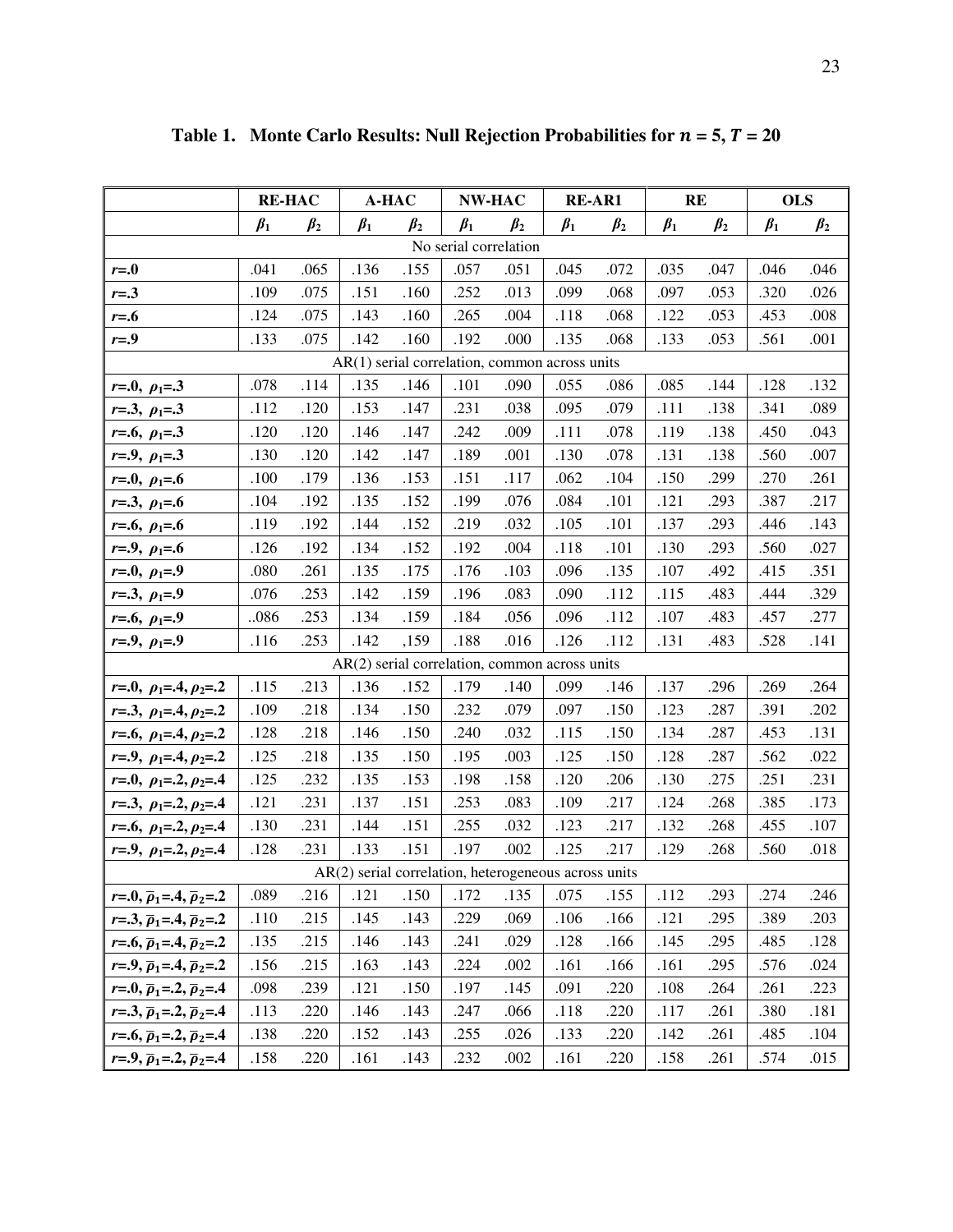|                                                 | <b>RE-HAC</b> |           | A-HAC     |           | NW-HAC                |                                                      | <b>RE-AR1</b> |           | <b>RE</b> |           | <b>OLS</b> |           |
|-------------------------------------------------|---------------|-----------|-----------|-----------|-----------------------|------------------------------------------------------|---------------|-----------|-----------|-----------|------------|-----------|
|                                                 | $\beta_1$     | $\beta_2$ | $\beta_1$ | $\beta_2$ | $\beta_1$             | $\beta_2$                                            | $\beta_1$     | $\beta_2$ | $\beta_1$ | $\beta_2$ | $\beta_1$  | $\beta_2$ |
|                                                 |               |           |           |           | No serial correlation |                                                      |               |           |           |           |            |           |
| $r = 0$                                         | .044          | .060      | .062      | .065      | .051                  | .045                                                 | .051          | .064      | .033      | .049      | .050       | .048      |
| $r = .3$                                        | .062          | .057      | .064      | .054      | .195                  | .002                                                 | .060          | .056      | .058      | .040      | .319       | .013      |
| $r = .6$                                        | .067          | .057      | .066      | .054      | .151                  | .000                                                 | .073          | .056      | .066      | .040      | .435       | .002      |
| $r = .9$                                        | .071          | .057      | .072      | .054      | .102                  | .000                                                 | .072          | .056      | .071      | .040      | .522       | .000      |
| $AR(1)$ serial correlation, common across units |               |           |           |           |                       |                                                      |               |           |           |           |            |           |
| $r=0, \rho_1=3$                                 | .063          | .089      | .055      | .052      | .086                  | .061                                                 | .034          | .053      | .074      | .112      | .131       | .103      |
| $r=.3, p_1=.3$                                  | .070          | .089      | .068      | .059      | .178                  | .012                                                 | .066          | .052      | .072      | .120      | .347       | .058      |
| $r=0.6, p_1=0.3$                                | .076          | .089      | .071      | .059      | .149                  | .000                                                 | .069          | .052      | .078      | .120      | .472       | .020      |
| $r=0, \rho_1=0.3$                               | .068          | .089      | .072      | .059      | .110                  | .000                                                 | .069          | .052      | .069      | .120      | .548       | .000      |
| $r=0, \rho_1=0$                                 | .056          | .146      | .053      | .053      | .114                  | .077                                                 | .053          | .080      | .100      | .271      | .257       | .239      |
| $r=3, p_1=6$                                    | .066          | .142      | .062      | .053      | .132                  | .024                                                 | .061          | .078      | .089      | .270      | .388       | .175      |
| $r=0.6, p_1=0.6$                                | .071          | .142      | .065      | .053      | .121                  | .005                                                 | .069          | .078      | .077      | .270      | .460       | .090      |
| $r=0, \rho_1=0.6$                               | .073          | .142      | .069      | .053      | .113                  | .000                                                 | .071          | .078      | .076      | .270      | .541       | .004      |
| $r=0, \rho_1=0$                                 | .036          | .154      | .068      | .057      | .115                  | .035                                                 | .064          | .083      | .054      | .439      | .396       | .291      |
| $r=.3, p_1=.9$                                  | .040          | .162      | .065      | .050      | .107                  | .031                                                 | .071          | .088      | .059      | .446      | .395       | .261      |
| $r=0.6, p_1=0.9$                                | .039          | .162      | .062      | .050      | .111                  | .017                                                 | .070          | .088      | .053      | .446      | .439       | .209      |
| $r=0, \rho_1=0$                                 | .051          | .162      | .060      | .050      | .095                  | .001                                                 | .058          | .088      | .058      | .446      | .497       | .057      |
|                                                 |               |           |           |           |                       | $AR(2)$ serial correlation, common across units      |               |           |           |           |            |           |
| $r=0, \rho_1=4, \rho_2=2$                       | .060          | .168      | .050      | .054      | .139                  | .087                                                 | .069          | .113      | .094      | .267      | .267       | .230      |
| $r=3, p_1=4, p_2=2$                             | .070          | .160      | .062      | .051      | .156                  | .026                                                 | .070          | .111      | .083      | .262      | .397       | .156      |
| $r=0, \rho_1=0.4, \rho_2=0.2$                   | .070          | .160      | .064      | .051      | .139                  | .003                                                 | .071          | .111      | .077      | .262      | .470       | .081      |
| $r=0, \rho_1=0.4, \rho_2=0.2$                   | .074          | .160      | .067      | .051      | .116                  | .000                                                 | .072          | .111      | .077      | .262      | .550       | .002      |
| $r=0, \rho_1=2, \rho_2=4$                       | .069          | .197      | .053      | .056      | .156                  | .102                                                 | .072          | .176      | .080      | .236      | .249       | .202      |
| $r=3, \rho_1=2, \rho_2=4$                       | .072          | .189      | .065      | .054      | .174                  | .026                                                 | .075          | .168      | .081      | .230      | .391       | .139      |
| $r=0.6, p_1=2, p_2=0.4$                         | .073          | .189      | .065      | .054      | .156                  | .003                                                 | .075          | .168      | .074      | .230      | .468       | .065      |
| $r=0, \rho_1=2, \rho_2=0.4$                     | .074          | .189      | .068      | .054      | .118                  | .000                                                 | .072          | .168      | .074      | .230      | .547       | .000      |
|                                                 |               |           |           |           |                       | AR(2) serial correlation, heterogeneous across units |               |           |           |           |            |           |
| $r=0, \bar{p}_1=4, \bar{p}_2=2$                 | .051          | .186      | .062      | .075      | .134                  | .095                                                 | .055          | .140      | .069      | .294      | .269       | .230      |
| $r=3, \bar{p}_1=4, \bar{p}_2=2$                 | .060          | .195      | .071      | .078      | .167                  | .044                                                 | .059          | .142      | .074      | .312      | .380       | .201      |
| $r=0, \bar{p}_1=0, \bar{p}_2=0.2$               | .066          | .195      | .068      | .078      | .142                  | .007                                                 | .069          | .142      | .070      | .312      | .459       | .120      |
| $r=9, \bar{p}_1=4, \bar{p}_2=2$                 | .065          | .195      | .069      | .078      | .105                  | .000                                                 | .067          | .142      | .067      | .312      | .537       | .007      |
| $r=0, \bar{p}_1=2, \bar{p}_2=4$                 | .057          | .211      | .062      | .073      | .145                  | .103                                                 | .061          | .195      | .066      | .260      | .260       | .211      |
| $r=3, \bar{p}_1=2, \bar{p}_2=4$                 | .064          | .217      | .072      | .081      | .189                  | .041                                                 | .063          | .216      | .073      | .279      | .370       | .176      |
| $r=0.6, \bar{p}_1=2, \bar{p}_2=0.4$             | .064          | .217      | .068      | .081      | .158                  | .004                                                 | .067          | .216      | .066      | .279      | .460       | .094      |
| $r=0, \bar{\rho}_1=2, \bar{\rho}_2=4$           | .065          | .217      | .070      | .081      | .106                  | .000                                                 | .066          | .216      | .066      | .279      | .530       | .004      |

Table 2. Monte Carlo Results: Null Rejection Probabilities for  $n = 30$ ,  $T = 20$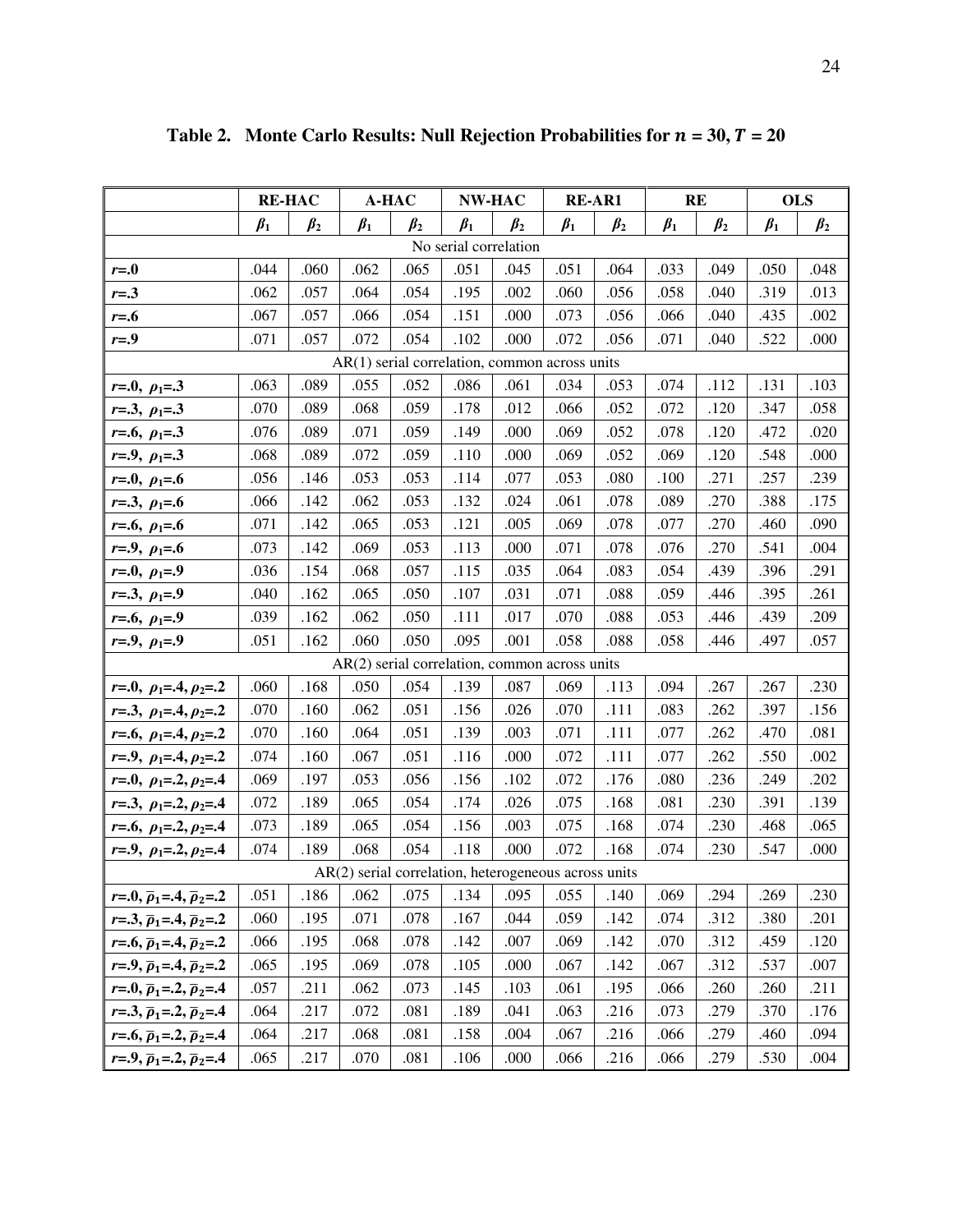|                                                 | <b>RE-HAC</b> |           | A-HAC                                                  |           | NW-HAC    |           | <b>RE-AR1</b> |           | <b>RE</b> |           | <b>OLS</b> |           |
|-------------------------------------------------|---------------|-----------|--------------------------------------------------------|-----------|-----------|-----------|---------------|-----------|-----------|-----------|------------|-----------|
|                                                 | $\beta_1$     | $\beta_2$ | $\beta_1$                                              | $\beta_2$ | $\beta_1$ | $\beta_2$ | $\beta_1$     | $\beta_2$ | $\beta_1$ | $\beta_2$ | $\beta_1$  | $\beta_2$ |
| No serial correlation                           |               |           |                                                        |           |           |           |               |           |           |           |            |           |
| $r = 0$                                         | .042          | .056      | .155                                                   | .167      | .059      | .049      | .042          | .062      | .037      | .052      | .055       | .049      |
| $r = .3$                                        | .142          | .057      | .146                                                   | .165      | .375      | .007      | .138          | .059      | .141      | .050      | .501       | .025      |
| $r = .6$                                        | .144          | .057      | .143                                                   | .165      | .330      | .002      | .146          | .059      | .144      | .050      | .637       | .006      |
| $r = .9$                                        | .134          | .057      | .136                                                   | .165      | .251      | .000      | .133          | .059      | .134      | .050      | .723       | .001      |
| $AR(1)$ serial correlation, common across units |               |           |                                                        |           |           |           |               |           |           |           |            |           |
| $r=0, \rho_1=3$                                 | .066          | .115      | .156                                                   | .171      | .101      | .099      | .044          | .069      | .082      | .155      | .152       | .150      |
| $r=3, p_1=3$                                    | .138          | .109      | .151                                                   | .164      | .298      | .021      | .135          | .065      | .139      | .154      | .511       | .104      |
| $r=0.6, p_1=0.3$                                | .142          | .109      | .144                                                   | .164      | .297      | .006      | .146          | .065      | .146      | .154      | .628       | .047      |
| $r=0, \rho_1=0.3$                               | .139          | .109      | .138                                                   | .164      | .229      | .001      | .141          | .065      | .140      | .154      | .714       | .003      |
| $r=0, \rho_1=0.6$                               | .083          | .154      | .151                                                   | .172      | .135      | .123      | .050          | .088      | .159      | .337      | .318       | .324      |
| $r=3, p_1=6$                                    | .120          | .156      | .139                                                   | .163      | .210      | .049      | .111          | .079      | .151      | .307      | .510       | .251      |
| $r=0.6, p_1=0.6$                                | .138          | .156      | .150                                                   | .163      | .244      | .013      | .139          | .079      | .146      | .307      | .609       | .184      |
| $r=0, \rho_1=0.6$                               | .145          | .156      | .144                                                   | .163      | .215      | .001      | .150          | .079      | .149      | .307      | .701       | .046      |
| $r=0, \rho_1=0$                                 | .084          | .228      | .148                                                   | .150      | .174      | .121      | .081          | .105      | .183      | .599      | .565       | .530      |
| $r=3, p_1=9$                                    | .100          | .232      | .145                                                   | .158      | .180      | .104      | .095          | .105      | .166      | .585      | .581       | .506      |
| $r=0.6, p_1=0.9$                                | .115          | .232      | .146                                                   | .158      | .188      | .068      | .113          | .105      | .157      | .585      | .619       | .474      |
| $r=0, \rho_1=0$                                 | .137          | .232      | .145                                                   | .158      | .210      | .018      | .143          | .105      | .155      | .585      | .684       | .333      |
|                                                 |               |           | $AR(2)$ serial correlation, common across units        |           |           |           |               |           |           |           |            |           |
| $r=0, \rho_1=4, \rho_2=2$                       | .103          | .192      | .148                                                   | .170      | .179      | .153      | .085          | .144      | .168      | .348      | .339       | .333      |
| $r=3, p_1=3, p_2=2$                             | .125          | .186      | .140                                                   | .161      | .312      | .101      | .130          | .136      | .152      | .326      | .529       | .263      |
| $r=0, \rho_1=0.4, \rho_2=0.2$                   | .141          | .186      | .151                                                   | .161      | .408      | .041      | .143          | .135      | .149      | .326      | .617       | .182      |
| $r=0, \rho_1=0.4, \rho_2=0.2$                   | .146          | .186      | .145                                                   | .161      | .478      | .003      | .149          | .135      | .151      | .326      | .703       | .043      |
| $r=0, \rho_1=2, \rho_2=4$                       | .121          | .232      | .146                                                   | .164      | .231      | .202      | .118          | .227      | .163      | .343      | .344       | .327      |
| $r=3, p_1=2, p_2=4$                             | .136          | .228      | .140                                                   | .162      | .389      | .137      | .137          | .224      | .151      | .326      | .533       | .256      |
| $r=0, \rho_1=2, \rho_2=0.4$                     | .145          | .228      | .151                                                   | .162      | .487      | .067      | .147          | .224      | .148      | .326      | .622       | .175      |
| $r=9, p_1=2, p_2=4$                             | .147          | .228      | .145                                                   | .162      | .551      | .006      | .149          | .224      | .149      | .326      | .703       | .042      |
|                                                 |               |           | $AR(2)$ serial correlation, heterogeneous across units |           |           |           |               |           |           |           |            |           |
| $r=0, \bar{p}_1=4, \bar{p}_2=2$                 | .091          | .192      | .157                                                   | .150      | .181      | .136      | .084          | .167      | .174      | .399      | .405       | .380      |
| $r=3, \bar{p}_1=4, \bar{p}_2=2$                 | .133          | .198      | .160                                                   | .140      | .325      | .096      | .142          | .168      | .164      | .400      | .556       | .336      |
| $r=0.6, \bar{p}_1=0.4, \bar{p}_2=0.2$           | .142          | .198      | .154                                                   | .140      | .420      | .049      | .143          | .168      | .156      | .400      | .673       | .255      |
| $r=9, \bar{p}_1=4, \bar{p}_2=2$                 | .149          | .198      | .150                                                   | .140      | .475      | .008      | .155          | .168      | .153      | .400      | .742       | .074      |
| $r=0, \bar{p}_1=2, \bar{p}_2=4$                 | .111          | .244      | .156                                                   | .150      | .232      | .168      | .131          | .251      | .167      | .397      | .399       | .373      |
| $r=3, \bar{p}_1=2, \bar{p}_2=4$                 | .141          | .248      | .160                                                   | .140      | .398      | .142      | .147          | .252      | .160      | .389      | .554       | .329      |
| $r=0.6, \bar{p}_1=0.2, \bar{p}_2=0.4$           | .148          | .248      | .155                                                   | .140      | .490      | .065      | .150          | .252      | .157      | .389      | .670       | .243      |
| $r=0, \bar{p}_1=2, \bar{p}_2=4$                 | .149          | .248      | .151                                                   | .140      | .549      | .010      | .152          | .252      | .152      | .389      | .740       | .064      |

**Table 3.** Monte Carlo Results: Null Rejection Probabilities for  $n = 5$ ,  $T = 50$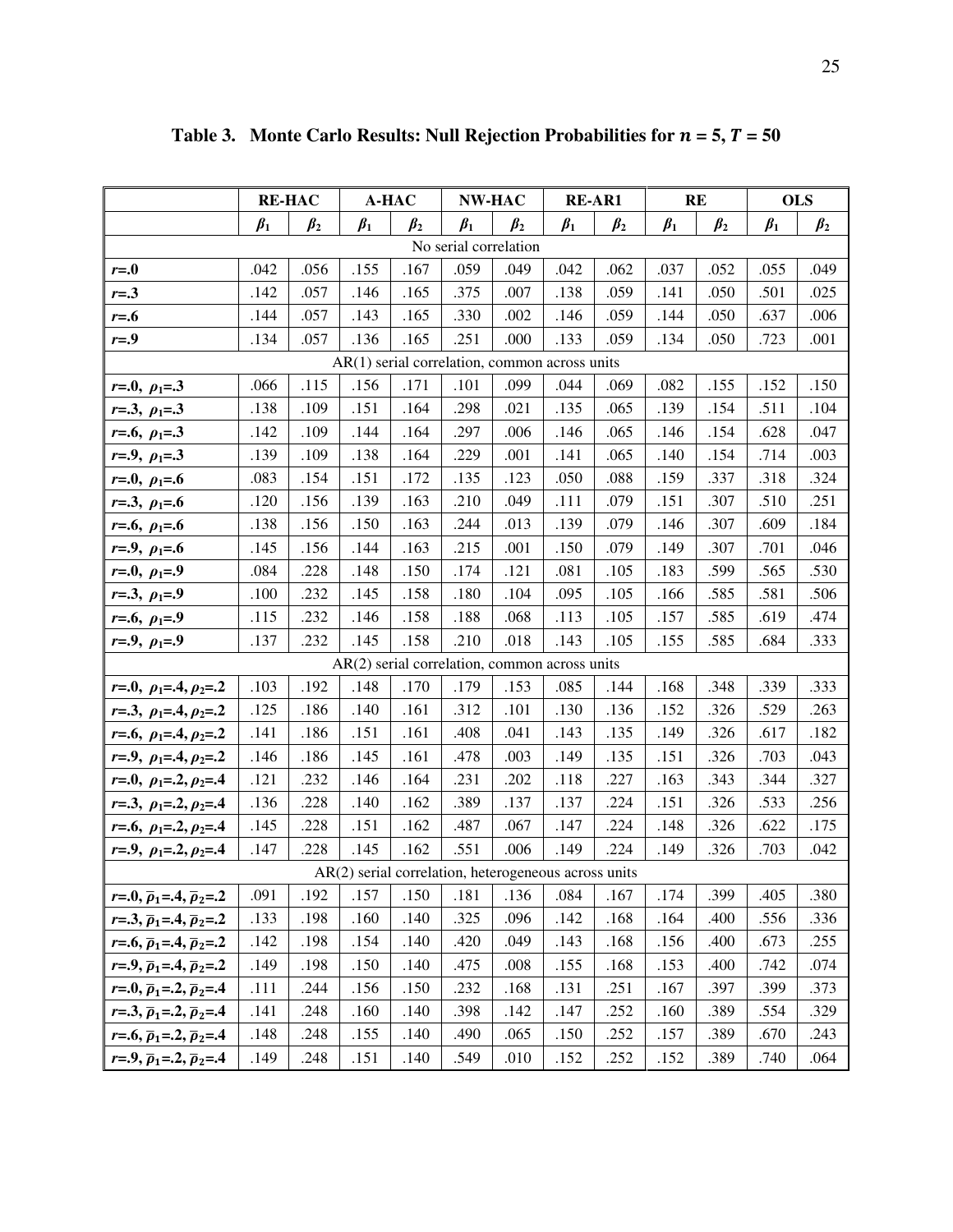|                                               | <b>RE-HAC</b> |           | A-HAC                                                  |           | <b>RE-AR1</b><br><b>NW-HAC</b> |           | <b>RE</b> |           | <b>OLS</b> |           |           |           |
|-----------------------------------------------|---------------|-----------|--------------------------------------------------------|-----------|--------------------------------|-----------|-----------|-----------|------------|-----------|-----------|-----------|
|                                               | $\beta_1$     | $\beta_2$ | $\beta_1$                                              | $\beta_2$ | $\beta_1$                      | $\beta_2$ | $\beta_1$ | $\beta_2$ | $\beta_1$  | $\beta_2$ | $\beta_1$ | $\beta_2$ |
|                                               |               |           |                                                        |           | No serial correlation          |           |           |           |            |           |           |           |
| $r = 0$                                       | .032          | .057      | .057                                                   | .069      | .050                           | .052      | .037      | .062      | .031       | .055      | .048      | .055      |
| $r = .3$                                      | .057          | .057      | .057                                                   | .064      | .282                           | .002      | .058      | .060      | .056       | .056      | .499      | .023      |
| $r=0.6$                                       | .061          | .057      | .062                                                   | .064      | .213                           | .000      | .062      | .060      | .061       | .056      | .633      | .006      |
| $r=0$                                         | .063          | .057      | .064                                                   | .064      | .124                           | .000      | .063      | .060      | .063       | .056      | .696      | .000      |
| AR(1) serial correlation, common across units |               |           |                                                        |           |                                |           |           |           |            |           |           |           |
| $r=0, \rho_1=0.3$                             | .061          | .105      | .056                                                   | .066      | .092                           | .087      | .037      | .072      | .084       | .159      | .139      | .156      |
| $r=.3, p_1=.3$                                | .058          | .095      | .059                                                   | .064      | .210                           | .010      | .057      | .063      | .062       | .140      | .489      | .091      |
| $r=0.6, p_1=0.3$                              | .061          | .095      | .062                                                   | .064      | .182                           | .000      | .060      | .063      | .062       | .140      | .619      | .027      |
| $r=0, \rho_1=0.3$                             | .063          | .095      | .063                                                   | .064      | .124                           | .000      | .059      | .063      | .063       | .140      | .696      | .000      |
| $r=0, \rho_1=0.6$                             | .058          | .122      | .061                                                   | .068      | .103                           | .095      | .043      | .084      | .128       | .319      | .316      | .308      |
| $r=3, p_1=6$                                  | .053          | .124      | .055                                                   | .060      | .150                           | .019      | .056      | .072      | .074       | .314      | .498      | .250      |
| $r=0.6, p_1=0.6$                              | .055          | .124      | .059                                                   | .060      | .144                           | .001      | .056      | .072      | .063       | .314      | .598      | .156      |
| $r=.9, p_1=.6$                                | .063          | .124      | .062                                                   | .060      | .102                           | .000      | .063      | .072      | .064       | .314      | .685      | .013      |
| $r=0, \rho_1=0$                               | .048          | .163      | .067                                                   | .060      | .099                           | .077      | .056      | .072      | .100       | .579      | .565      | .502      |
| $r=.3, p_1=.9$                                | .046          | .173      | .060                                                   | .064      | .123                           | .069      | .058      | .079      | .082       | .600      | .556      | .499      |
| $r=0.6, p_1=0.9$                              | .054          | .173      | .061                                                   | .064      | .117                           | .034      | .055      | .079      | .076       | .600      | .581      | .456      |
| $r=0, \rho_1=0$                               | .051          | .173      | .058                                                   | .064      | .097                           | .002      | .058      | .079      | .063       | .600      | .652      | .289      |
|                                               |               |           | $AR(2)$ serial correlation, common across units        |           |                                |           |           |           |            |           |           |           |
| $r=0, \rho_1=0.4, \rho_2=0.2$                 | .064          | .156      | .060                                                   | .069      | .133                           | .121      | .071      | .137      | .131       | .339      | .326      | .320      |
| $r=3, p_1=3, p_2=2$                           | .059          | .153      | .055                                                   | .060      | .251                           | .060      | .059      | .128      | .073       | .333      | .510      | .256      |
| $r=0, \rho_1=0.4, \rho_2=0.2$                 | .059          | .153      | .060                                                   | .060      | .342                           | .013      | .058      | .128      | .062       | .333      | .609      | .157      |
| $r=0, \rho_1=0.4, \rho_2=0.2$                 | .064          | .153      | .063                                                   | .060      | .389                           | .000      | .065      | .128      | .064       | .333      | .688      | .013      |
| $r=0, \rho_1=2, \rho_2=4$                     | .085          | .203      | .060                                                   | .067      | .194                           | .163      | .095      | .204      | .125       | .339      | .336      | .324      |
| $r=3, \rho_1=2, \rho_2=4$                     | .061          | .196      | .057                                                   | .059      | .344                           | .105      | .067      | .197      | .072       | .338      | .512      | .246      |
| $r=0.6, p_1=2, p_2=0.4$                       | .061          | .196      | .060                                                   | .059      | .426                           | .024      | .058      | .197      | .062       | .338      | .609      | .151      |
| $r=0, \rho_1=2, \rho_2=0.4$                   | .064          | .196      | .064                                                   | .059      | .483                           | .000      | .065      | .197      | .064       | .338      | .688      | .012      |
|                                               |               |           | $AR(2)$ serial correlation, heterogeneous across units |           |                                |           |           |           |            |           |           |           |
| $r=0, \bar{p}_1=4, \bar{p}_2=2$               | .050          | .162      | .044                                                   | .070      | .122                           | .100      | .064      | .160      | .099       | .386      | .395      | .357      |
| $r=3, \bar{p}_1=4, \bar{p}_2=2$               | .061          | .157      | .058                                                   | .055      | .223                           | .063      | .063      | .149      | .075       | .403      | .524      | .309      |
| $r=0, \bar{p}_1=0.4, \bar{p}_2=0.2$           | .057          | .157      | .056                                                   | .055      | .301                           | .018      | .060      | .149      | .065       | .403      | .604      | .220      |
| $r=0, \bar{p}_1=0.4, \bar{p}_2=0.2$           | .055          | .157      | .057                                                   | .055      | .355                           | .000      | .056      | .149      | .057       | .403      | .689      | .033      |
| $r=0, \bar{p}_1=2, \bar{p}_2=4$               | .064          | .200      | .047                                                   | .071      | .163                           | .133      | .082      | .241      | .097       | .373      | .382      | .351      |
| $r=3, \bar{p}_1=2, \bar{p}_2=4$               | .065          | .187      | .058                                                   | .057      | .293                           | .091      | .068      | .219      | .071       | .392      | .522      | .286      |
| $r=0.6$ , $\bar{p}_1=2$ , $\bar{p}_2=0.4$     | .061          | .187      | .057                                                   | .057      | .378                           | .030      | .064      | .219      | .066       | .392      | .607      | .197      |
| $r=0, \bar{p}_1=2, \bar{p}_2=4$               | .056          | .187      | .057                                                   | .057      | .426                           | .000      | .056      | .219      | .057       | .392      | .689      | .025      |

Table 4. Monte Carlo Results: Null Rejection Probabilities for  $n = 30$ ,  $T = 50$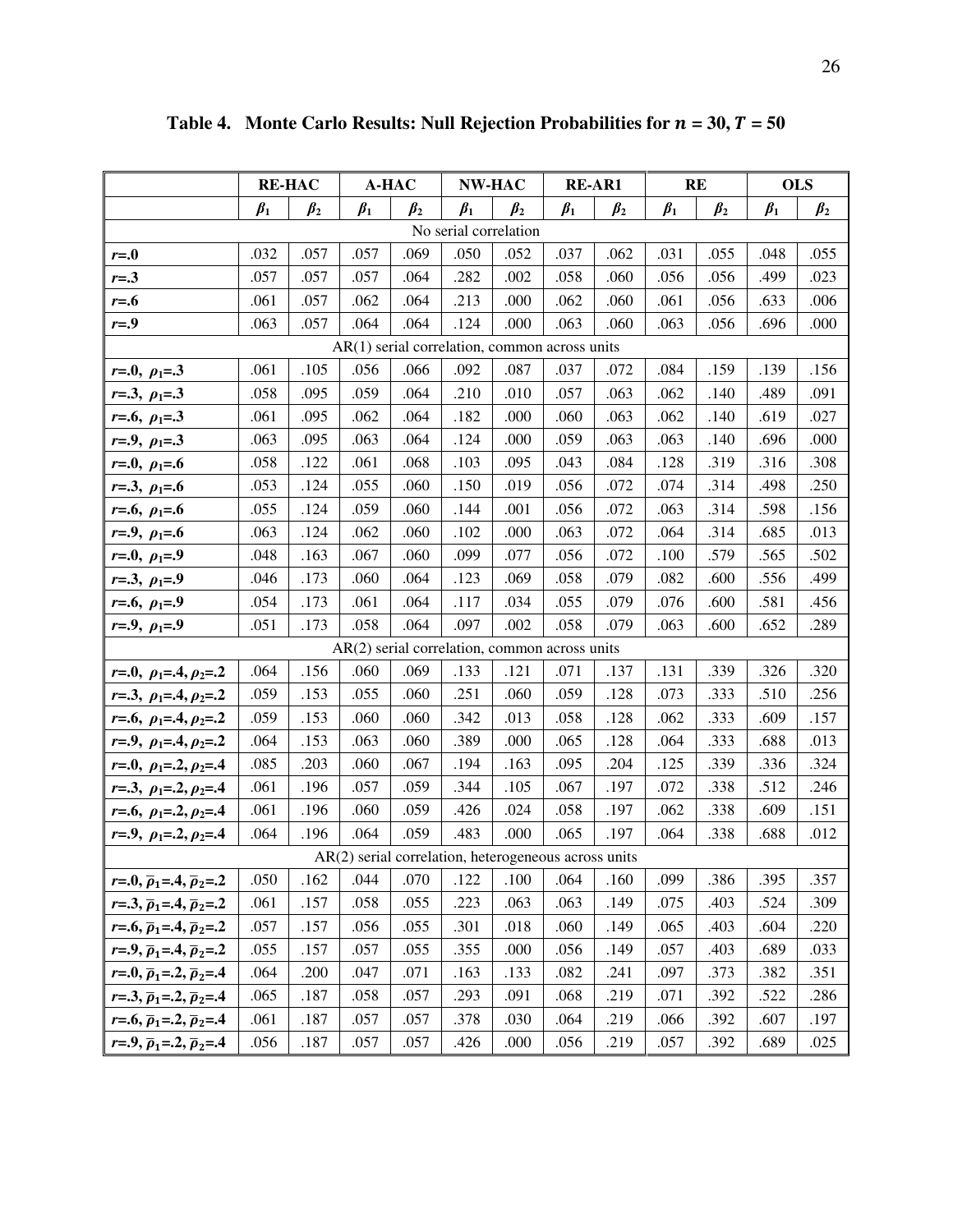<span id="page-27-0"></span> $\overline{a}$  $<sup>1</sup>$  Note that the idea for this paper originated in 2002, when panel data analysis was the exception rather than the rule</sup> for drawing inferences from experimental data. Although panel data models are increasing used for analyzing repeated-game experiment data, and indeed more and more researchers have relied on using cluster-robust standard errors, it remains common for journal referees to request simple statistical tests even when their validity is questionable.

<span id="page-27-1"></span> $2$  Indeed, on numerous occasions I have reviewed papers that simply mention heteroskedasticity when justifying the use of cluster-robust standard errors. Further, it is fairly common for some to use the standard random effects estimator in tandem with cluster-robust standard errors. This approach is internally inconsistent, as the random effects estimator assumes a specific form of within-unit serial correlation but the use of cluster-robust standard errors suggests that the assumed form of serial correlation is incorrect.

<span id="page-27-2"></span><sup>3</sup> Data sets of this sort tend to be labeled as "time-series cross-section" or TSCS data.

<sup>4</sup> A prewhitening filter attempts to remove some correlation in the residuals from a regression model, which has been shown to improve the performance of HAC-based techniques (see Andrews and Monahan 1992).

5 Stata's *newey* command (with option *force*) produces standard OLS coefficients (without any adjustment for a fixed or random-effects structure) along with the NW-HAC estimator. Limdep estimates an equivalent NW-HAC estimator, but with a fixed-effects estimator for model coefficients.

<sup>6</sup> This covariance estimator is produced when one specifies the *cluster* option for Stata or Limdep's *regress* command. To estimate a fixed-effects model with A-HAC errors in Stata, one can jointly use the *cluster* and *fe* options for Stata's *xtreg* command.

<sup>7</sup> For purpose of identification, the HAC covariance estimators considered here require that  $n \geq k$ .

<sup>8</sup> Of course, this estimator would be inefficient, and the standard FGLS random effects estimator for *β* is preferable.  $9$  As suggested by Andrews (1991), to calculate the bandwidths I use a weight of 0 for the autoregressive parameter associated with the model intercept and a weight of 1 on other autoregressive parameters. See Andrews (1991) for details on using this procedure.

<sup>10</sup> OLS and random effects models are estimated using canned procedures in Limdep. RE-AR1 uses an estimate of *ρ* from a fixed effects model. To construct the RE-HAC covariance estimator I use the estimate of  $\sigma_u^2$  generated by Limdep's random effects estimator.

 $11$  These statistics are available upon request.